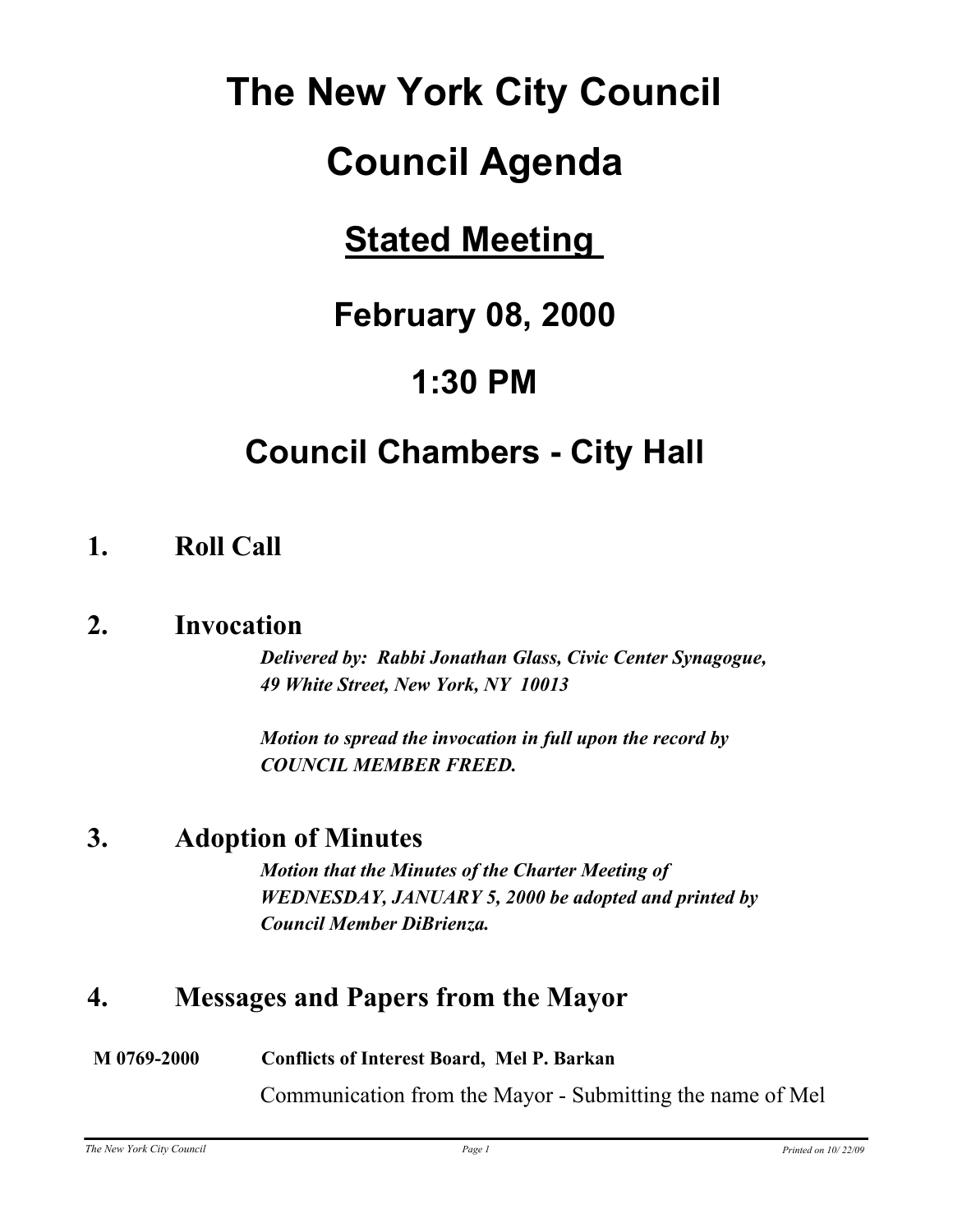|             | P. Barkan to the Council for its advice and consent regarding<br>his appointment to the New York City Conflicts of Interest<br>Board for the remainder of a six-year term, which will expire<br>on March 31, 2004, pursuant to Chapter 68, Section 2602, of<br>the New York City Charter.<br><b>Rules, Privileges and Elections</b>                                                          |
|-------------|----------------------------------------------------------------------------------------------------------------------------------------------------------------------------------------------------------------------------------------------------------------------------------------------------------------------------------------------------------------------------------------------|
| M 0770-2000 | <b>Capital Expenditures, Debt and Reserves</b>                                                                                                                                                                                                                                                                                                                                               |
|             | Communication from the Mayor - Submitting The New York<br>City Transitional Finance Authority, The New York City<br>Municipal Water Finance Authority, and the New York State<br>Dormitory Authority, the debt and expense reserves to finance<br>total capital expenditures of the City for Fiscal Year 2001 and<br>the ensuing three fiscal years.<br>Received, Ordered, Printed and Filed |
| M 0771-2000 | <b>Budget, Financial Plan</b>                                                                                                                                                                                                                                                                                                                                                                |
|             | Communication from the Mayor - Submitting Financial Plan<br>Summary Book, Volumes I and II for Fiscal Years<br>2000-2004, pursuant to actions 101 and 213 of the New York<br>City Charter.<br><b>Finance</b>                                                                                                                                                                                 |
| M 0772-2000 | <b>Budget, Expense Preliminary</b>                                                                                                                                                                                                                                                                                                                                                           |
|             | Communication from the Mayor - Submitting Preliminary<br>Expense Budget for Fiscal Year 2001, pursuant to Sections<br>225 and 236 of the New York City Charter.<br><b>Finance</b>                                                                                                                                                                                                            |
| M 0773-2000 | <b>Budget, Contract</b>                                                                                                                                                                                                                                                                                                                                                                      |
|             | Communication from the Mayor - Submitting Contract<br>Budget Report for Fiscal Year 2001, pursuant to Section 104<br>of the New York City Charter.<br><b>Finance</b>                                                                                                                                                                                                                         |
| M 0774-2000 | <b>Budget, Expense Geographic</b>                                                                                                                                                                                                                                                                                                                                                            |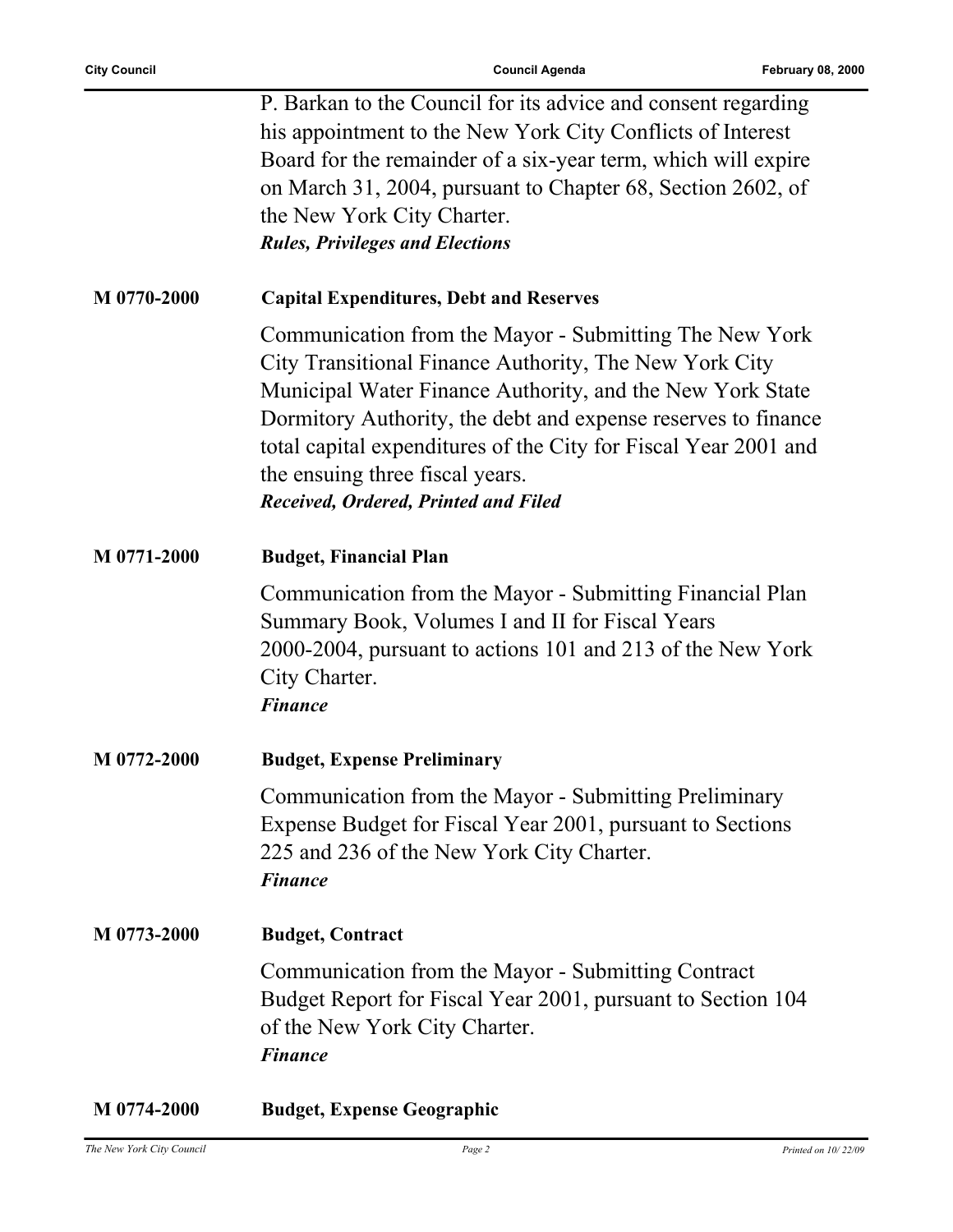|             | Communication from the Mayor - Submitting Geographic<br>Reports for Expense Budget for Fiscal year 2001, pursuant to<br>Sections 100 and 231 of the New York City Charter.<br><b>Finance</b>                                                                          |
|-------------|-----------------------------------------------------------------------------------------------------------------------------------------------------------------------------------------------------------------------------------------------------------------------|
| M 0775-2000 | <b>Budget, Departmental Estimates</b>                                                                                                                                                                                                                                 |
|             | Communication from the Mayor - Submitting Departmental<br>Estimates Report, Volumes I, II, III, IV and V, for Fiscal Year<br>2001, pursuant to Sections 100, 212 and 231 of the New<br>York City Charter.<br><b>Finance</b>                                           |
| M 0776-2000 | <b>Budget, Capital Preliminary</b>                                                                                                                                                                                                                                    |
|             | Communication from the Mayor - Submitting the Preliminary<br>Capital Budget, Fiscal Year 2001, pursuant to Section 213<br>and 236 of the New York City Charter.<br><b>Finance</b>                                                                                     |
| M 0777-2000 | <b>Budget, Capital Commitment Plan</b>                                                                                                                                                                                                                                |
|             | Communication from the Mayor - Submitting the Capital<br>Commitment Plan, fiscal Year 2001, Volumes 1, 2, & 3, and<br>the Capital Commitment Plan, Fiscal Year 2000, Financial<br>Summary, pursuant to Section 219 of the New York City<br>Charter.<br><b>Finance</b> |

#### **Communications from City, County, and Borough Offices 5.**

#### **M 0778-2000 Homeless Services, Quarterly Report**

Communication from the Department of Homeless Services - Submitting the Fourth Quarter Report for Calendar Year 1999 covering the period September 30, 1999 through December 31, 1999, pursuant to Local Law 19 of 1999.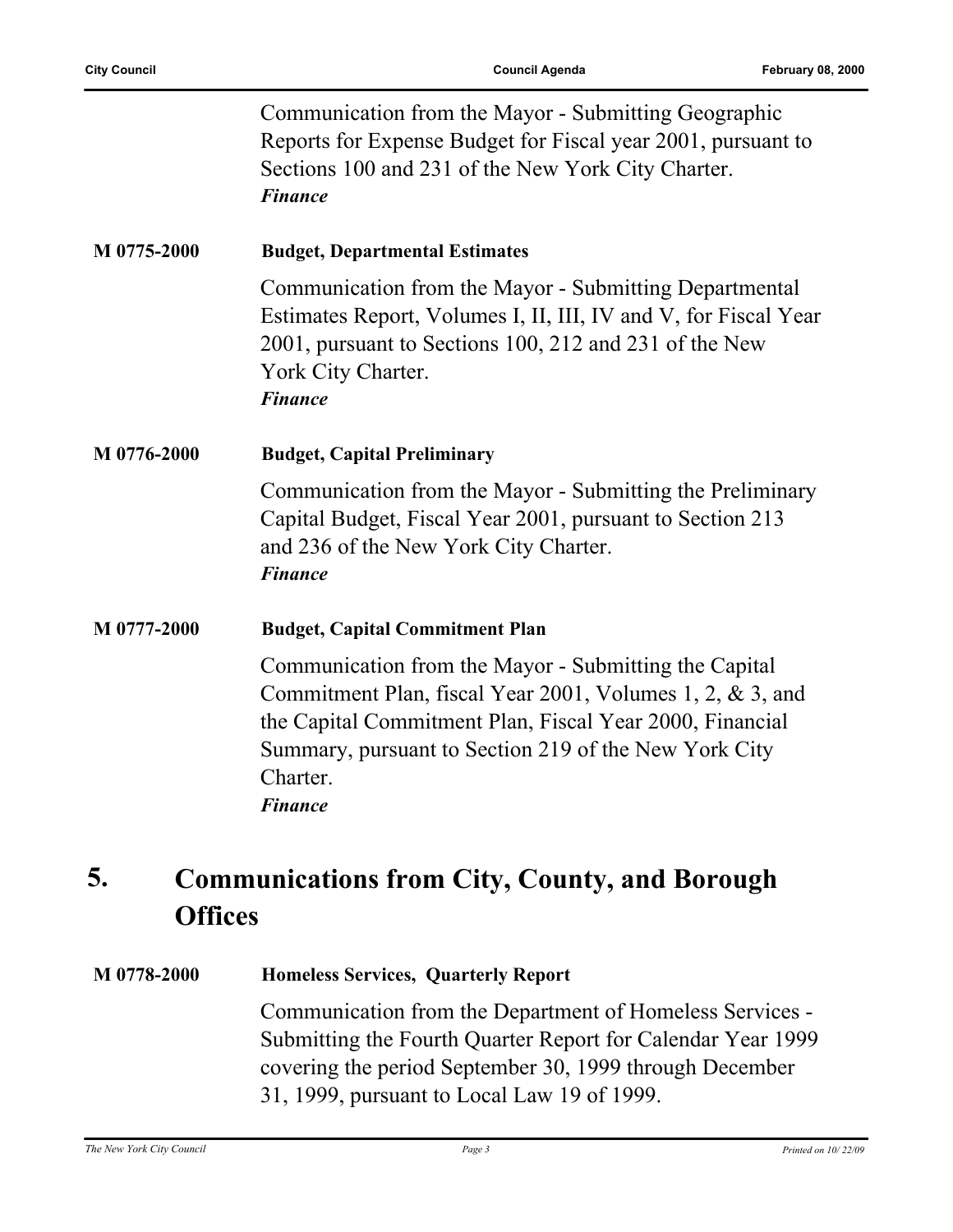|             | Received, Ordered, Printed and Filed                                                                                                                                                                                                                                                                     |
|-------------|----------------------------------------------------------------------------------------------------------------------------------------------------------------------------------------------------------------------------------------------------------------------------------------------------------|
| M 0779-2000 | <b>Base Station License, Promenade Car Service</b>                                                                                                                                                                                                                                                       |
|             | Communication from the Taxi & Limousine Commission -<br>Submitting its approval of an application for a renewal for a<br>base station license for Promenade Car Service, pursuant to<br>Section 19-511.(i), of the administrative code of the city of<br>New York.<br><b>Transportation</b>              |
| M 0780-2000 | <b>Base Station License, Kingsbridge Car Service</b>                                                                                                                                                                                                                                                     |
|             | Communication from the Taxi & Limousine Commission -<br>Submitting its approval of an application for a renewal for a<br>base station license for Kingsbridge Car Service, pursuant to<br>Section 19-511.(i), of the administrative code of the city of<br>New York.<br><b>Transportation</b>            |
| M 0781-2000 | <b>Base Station License, Tremont Dispatching Corp.</b>                                                                                                                                                                                                                                                   |
|             | Communication from the Taxi & Limousine Commission -<br>Submitting its approval of an application for a renewal for a<br>base station license for Tremont Dispatching Corp., pursuant<br>to Section 19-511.(i), of the administrative code of the city of<br>New York.<br><b>Transportation</b>          |
| M 0782-2000 | Base Station License, Masada III Car & Limo Service Corp.                                                                                                                                                                                                                                                |
|             | Communication from the Taxi & Limousine Commission -<br>Submitting its approval of an application for a renewal for a<br>base station license for Masada III Car & Limo Service Corp,<br>pursuant to Section 19-511.(i), of the administrative code of<br>the city of New York.<br><b>Transportation</b> |
| M 0783-2000 | <b>Base Station License, Sant Domingo Car Service, Inc.</b>                                                                                                                                                                                                                                              |
|             | Communication from the Taxi & Limousine Commission -                                                                                                                                                                                                                                                     |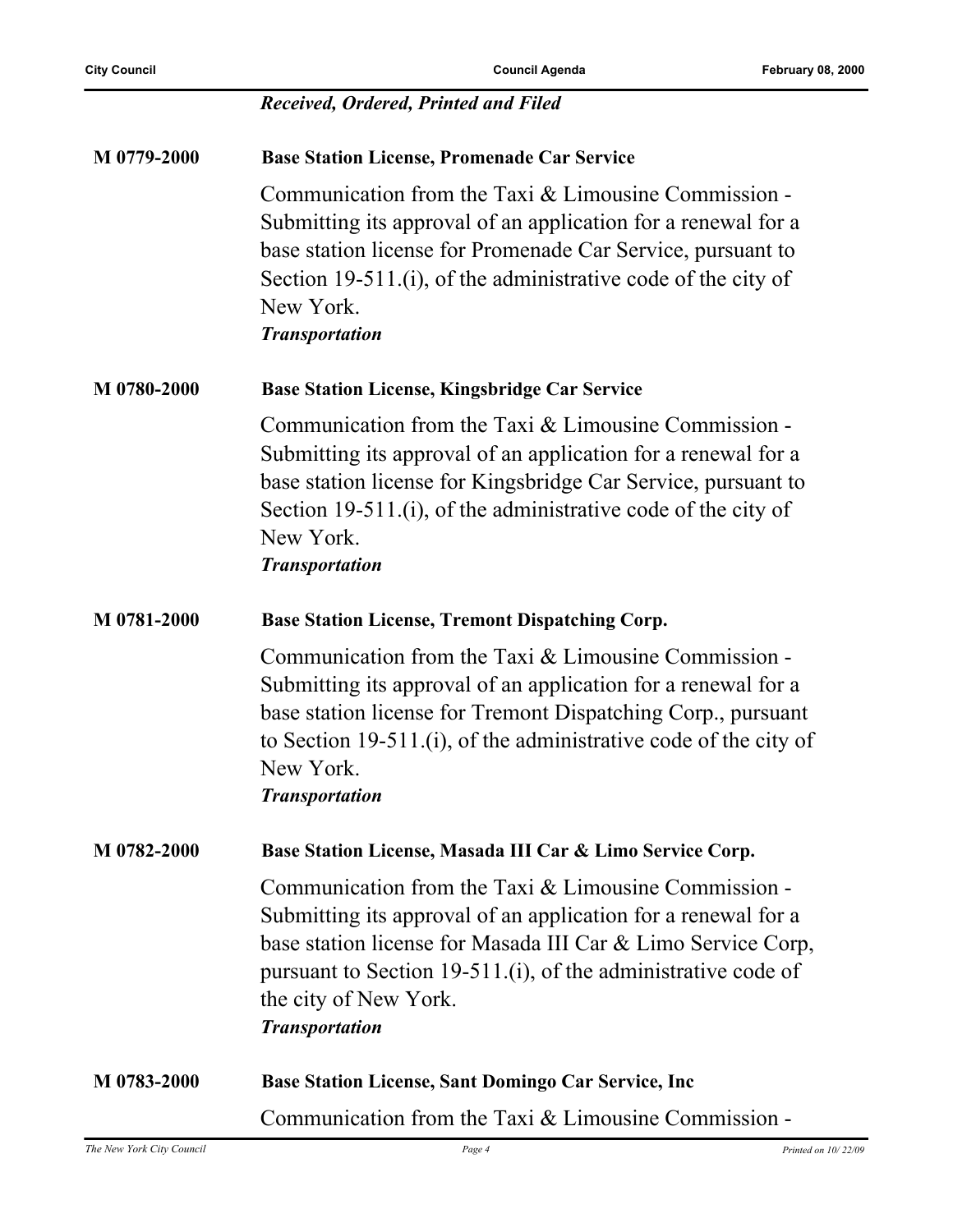|             | Submitting its approval of an application for a renewal for a<br>base station license for Sant Domingo Car Service, Inc.,<br>pursuant to Section 19-511.(i), of the administrative code of<br>the city of New York.<br><b>Transportation</b>                                                                   |
|-------------|----------------------------------------------------------------------------------------------------------------------------------------------------------------------------------------------------------------------------------------------------------------------------------------------------------------|
| M 0784-2000 | <b>Base Station License, Sudan Transportation Ltd.</b>                                                                                                                                                                                                                                                         |
|             | Communication from the Taxi $&$ Limousine Commission -<br>Submitting its approval of an application for a renewal for a<br>base station license for Sudan Transportation Ltd., pursuant to<br>Section 19-511.(i), of the administrative code of the city of<br>New York.<br><b>Transportation</b>              |
| M 0785-2000 | Base Station License, United Limo, Car & Mess. Service Corp,                                                                                                                                                                                                                                                   |
|             | Communication from the Taxi & Limousine Commission -<br>Submitting its approval of an application for a renewal for a<br>base station license for United Limo, Car & Mess. Service<br>Corp, pursuant to Section 19-511.(i), of the administrative<br>code of the city of New York.<br><b>Transportation</b>    |
| M 0786-2000 | Base Station License, Continental Private Car & Limousine<br>Service, Inc.                                                                                                                                                                                                                                     |
|             | Communication from the Taxi & Limousine Commission -<br>Submitting its approval of an application for renewal base<br>station license for Continental Private Car & Limousine<br>Service Inc., pursuant to Section 19-511.(i), of the<br>administrative code of the city of New York.<br><b>Transportation</b> |

## **6. Petitions and Communications**

## **7. Land Use Call-Ups**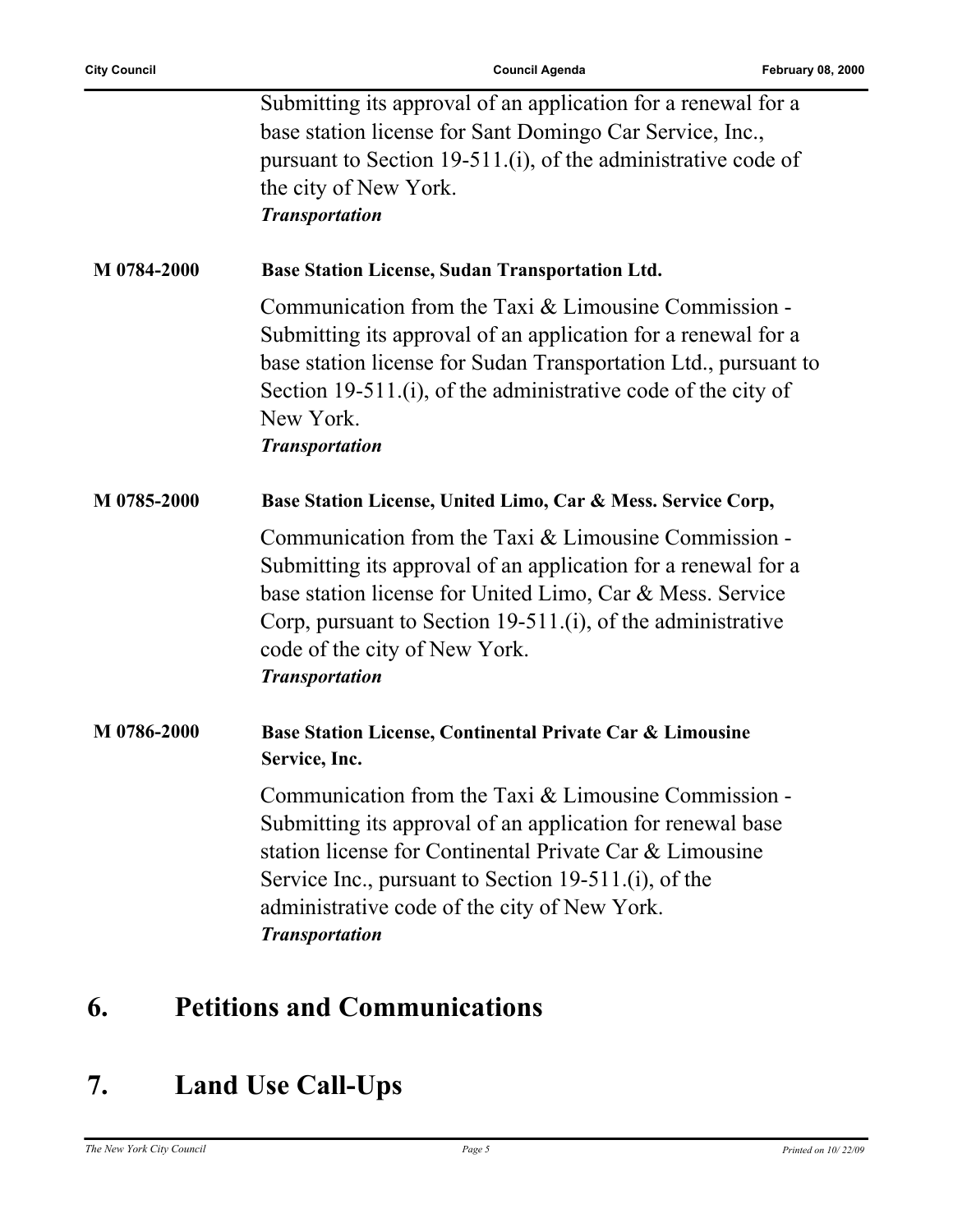**M 0787-2000** *By Council Member Sabini* Pursuant to Rule 11.20b of the Council and Section 197-d(b) (3) of the New York City Charter, the Council resolves that the action of the City Planning Commission on Uniform Land Use Review Procedure Application Numbers 990170 PPQ, 990171 ZSQ and 990172 ZSQ shall be subject to review by the Council. *Coupled on Call-Up Vote*

### **ROLL CALL**

- **8. Communications from the Speaker**
- **9. Discussion of General Orders**
- **10. Report of Special Committees** *NONE*

### **11. Reports of Standing Committees**

### **Report of the Committee on Environmental Protection**

#### **Res 1174-2000 Reservoir Kensico Safeguard, State Action**

Resolution calling upon Governor George E. Pataki to help safeguard the quality of the New York City water supply by directing the New York State Department of Transportation to abandon its plans for the expansion of Routes 120 and 22 in the immediate vicinity of the Kensico Reservoir and to advance necessary traffic and safety improvements for Interchanges 2 and 3 on Interstate Highway 684 in a way that minimizes disruption to and assures the protection of the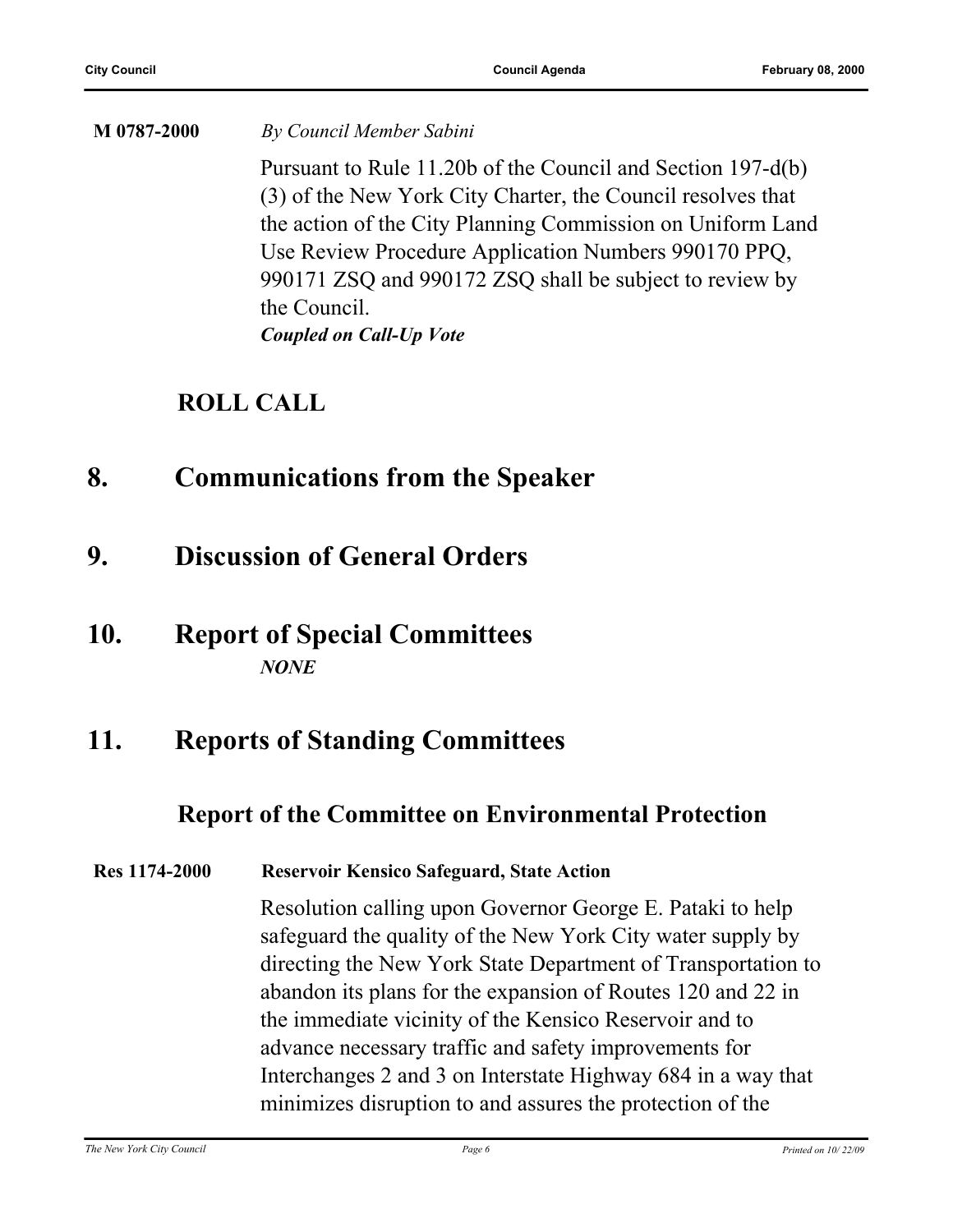Kensico Reservoir watershed. *Preconsidered - Coupled on GO*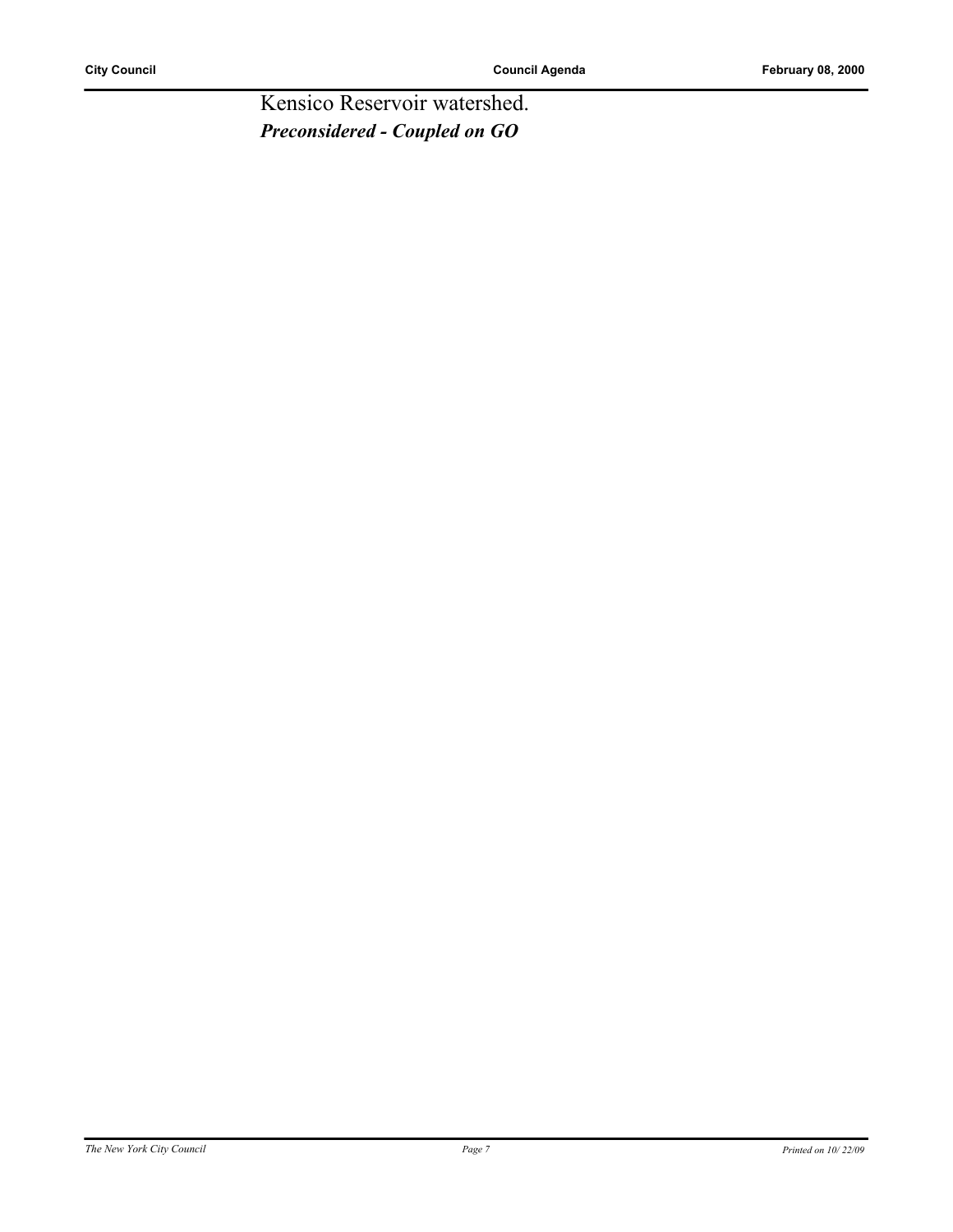#### **Report of the Committee on Finance**

#### **Res 1184-2000 UDAAP, 525 West 151st Street, Manhattan (20005023HAM)**

Resolution approving an Urban Development Action Area Project located at 525 West 151 Street (Block 2083/Lot 17), Manhattan, and waiving the urban development action area designation requirement and the Uniform Land Use Review Procedure, pursuant to Sections 693 and 694 of the General Municipal Law (L.U. No. 522; 20005023 HAM). *Coupled on GO*

#### **Res 1185-2000 Supportive Housing Program, 804 East 21st Street, Brooklyn**

Resolution approving a partial exemption from real property taxes for a property located at 804 East 21st Street (Block 5241, Lot 68), pursuant to Section 422 of the Real Property Tax Law (Preconsidered L.U. No. 657). *Preconsidered - Coupled on GO*

### **Report of the Committee on Fire and Criminal**

### **Res 1034-1999 Amend Criminal Law, Expunge Certain Criminal Records** A resolution calling upon the New York State Legislature to amend the Criminal Procedure Law to allow the expungement of criminal records in certain situations. *Coupled on GO*

#### **Report of the Committee on Health**

#### **Res 1037-1999 Oversight Hearing Police Medication for arrested suspects**

Resolution calling upon the appropriate Committee of the Council to hold an oversight hearing on the Police Department's procedures regarding the confiscation of life-sustaining prescription medication used to treat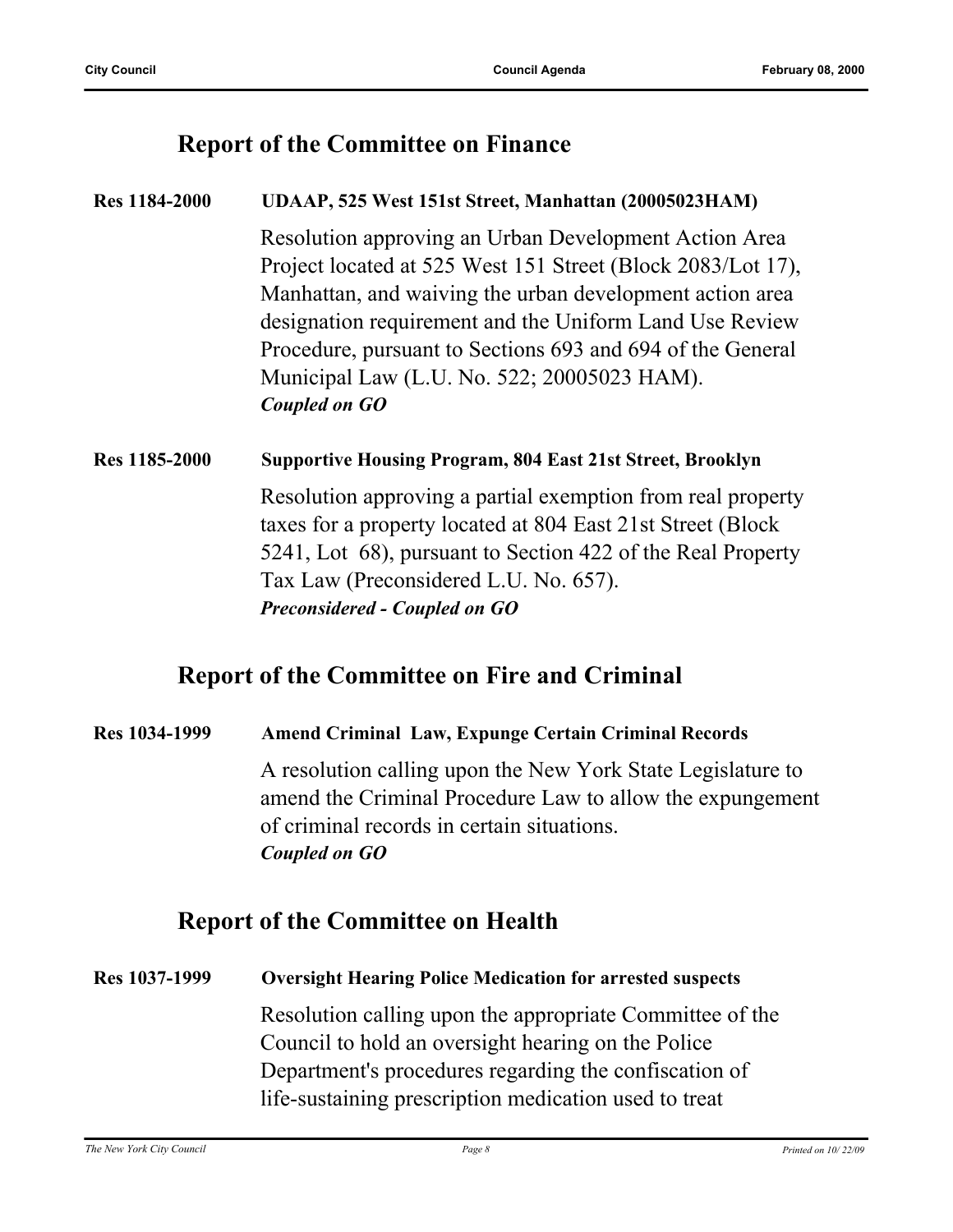HIV-related illness, asthma or other disabling or life-threatening illnesses, from individuals arrested by the police. *Proposed Res 1037-A - Coupled to be Filed*

**Report of the Committee on Land Use**

| Int 0716-2000 | Bus stop shelters, Franchises (20005086 LLY)                                                                                                                                                                                                                                                                                                                                                                                                                                                                                                                 |
|---------------|--------------------------------------------------------------------------------------------------------------------------------------------------------------------------------------------------------------------------------------------------------------------------------------------------------------------------------------------------------------------------------------------------------------------------------------------------------------------------------------------------------------------------------------------------------------|
|               | A Local Law to amend the New York city charter in relation to<br>authorizing the department of transportation to extend the date<br>of the franchise for the operation and maintenance of bus stop<br>shelters.<br>Preconsidered - Coupled on GO with Message of Necessity                                                                                                                                                                                                                                                                                   |
| LU 0522-1999  | UDAAP, 525 West 151st Street, Manhattan (20005023HAM)                                                                                                                                                                                                                                                                                                                                                                                                                                                                                                        |
|               | Application no. 20005023 HAM, an Urban Development<br>Action Area Project, located at 525 West 151 Street, Council<br>District no. 7, Borough of Manhattan. This matter is subject<br>to Council review and action pursuant to Article 16 of the<br>New York General Municipal Law, at the request of the New<br>York City Department of Housing Preservation and<br>Development and pursuant to Section 577 of the Private<br>Housing Finance law for a partial tax exemption.<br>Approved and Referred to Finance pursuant to Rule 6.50 of the<br>Council. |
| Res 1186-2000 | Zoning Changes, Staten Island (960286ZRR)                                                                                                                                                                                                                                                                                                                                                                                                                                                                                                                    |
|               | Resolution approving the decision of the City Planning<br>Commission on Application No. N 960286 ZRR, an<br>amendment to the text of the Zoning Resolution (Section<br>107-06 (District Plan (Appendix A)) regarding the Special<br>South Richmond Development District (L.U. No. 545).<br><b>Coupled on GO</b>                                                                                                                                                                                                                                              |
| Res 1187-2000 | ULURP, Special Permit Sewage Station, S.I. (980617ZSR)                                                                                                                                                                                                                                                                                                                                                                                                                                                                                                       |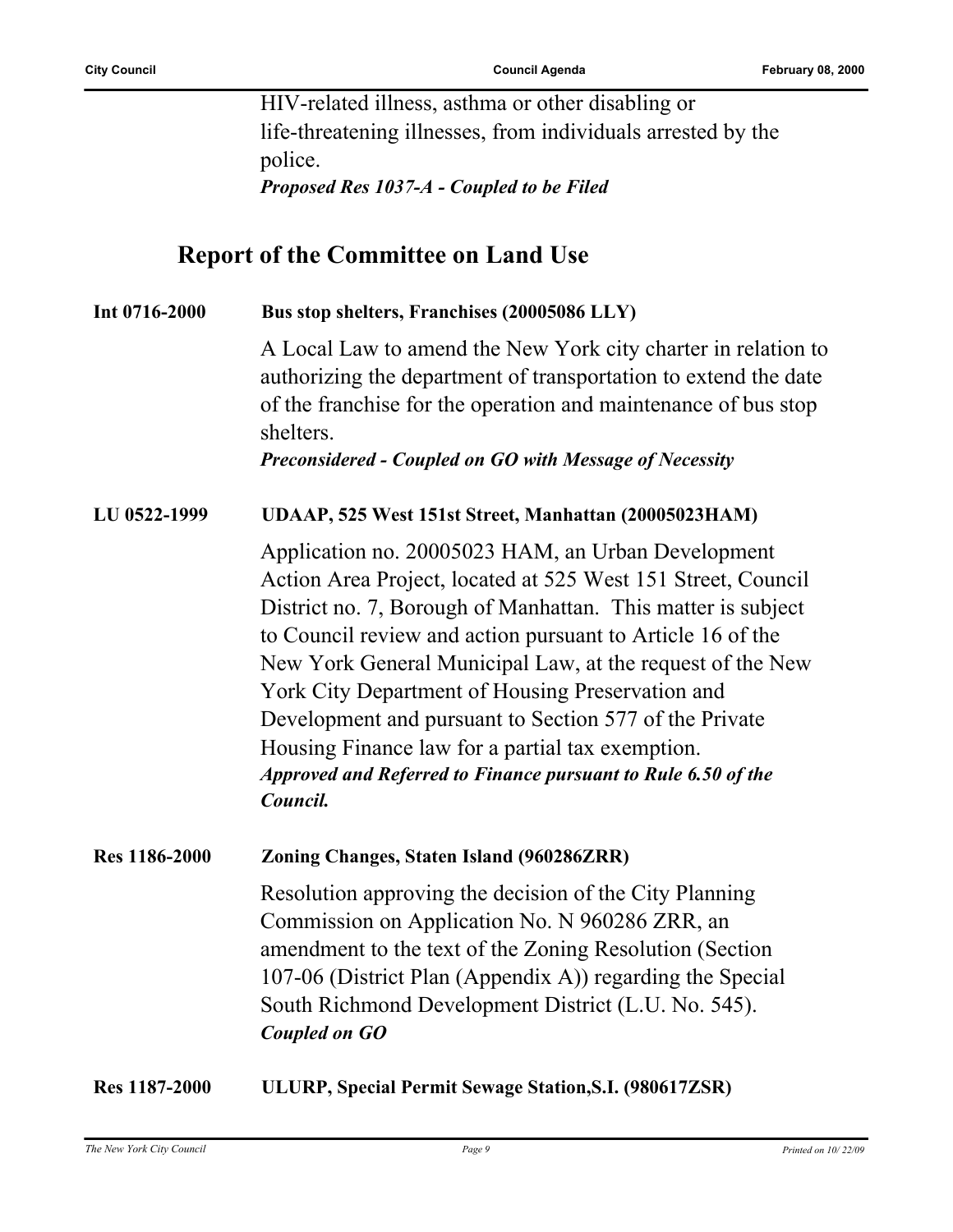|                      | Resolution approving the decision of the City Planning<br>Commission on ULURP No. C 980617 ZSR (L.U. No. 546),<br>grant of a special permit pursuant to Section 74-732 of the<br>Zoning Resolution to allow a private sewage pumping station.<br><b>Coupled on GO</b>                                                                                                                                                            |
|----------------------|----------------------------------------------------------------------------------------------------------------------------------------------------------------------------------------------------------------------------------------------------------------------------------------------------------------------------------------------------------------------------------------------------------------------------------|
| Res 1188-2000        | ULURP, Special Permit, Staten Island (960285ZSR)                                                                                                                                                                                                                                                                                                                                                                                 |
|                      | Resolution approving the decision of the City Planning<br>Commission on ULURP No. C 960285 ZSR (L.U. No. 547),<br>grant of a special permit pursuant to Section 107-76 of the<br>Zoning Resolution to allow boundary adjustment in<br>designated open space.<br><b>Coupled on GO</b>                                                                                                                                             |
| Res 1189-2000        | ULURP, Special Permit, Staten Island (990685ZSR)                                                                                                                                                                                                                                                                                                                                                                                 |
|                      | Resolution approving the decision of the City Planning<br>Commission on ULURP No. C 990685 ZSR (L.U. No. 548),<br>grant of a special permit pursuant to Section 107-77 of the<br>Zoning Resolution to allow construction of community<br>facility uses listed in Section 78-352.<br><b>Coupled on GO</b>                                                                                                                         |
| <b>Res 1190-2000</b> | ULURP, Map Changes, Staten Island (960284MMR)                                                                                                                                                                                                                                                                                                                                                                                    |
|                      | Resolution approving the decision of the City Planning<br>Commission on ULURP No. C 960284 MMR, an amendment<br>to the City Map (L.U. No. 549).<br><b>Coupled on GO</b>                                                                                                                                                                                                                                                          |
| <b>Res 1191-2000</b> | <b>UDAAP, Community Board 6, Bronx (20005105HAX)</b>                                                                                                                                                                                                                                                                                                                                                                             |
|                      | Resolution approving an Urban Development Action Area<br>Project located at 910 E. 178th Street (Block 3121/Lot 44),<br>867 E. 179th Street (Block 3123/Lot 79), 916 E. 179th Street<br>(Block 3122/Lot 16), 934 E. 179th Street (Block 3127/Lot<br>16), 867 E. 181st Street (Block 3124/Lot 39), 1842 Arthur<br>Avenue (Block 2945/Lot 23), 1844 Arthur Avenue (Block)<br>2945/Lot 26), 1884 Arthur Avenue (Block 2947/Lot 05), |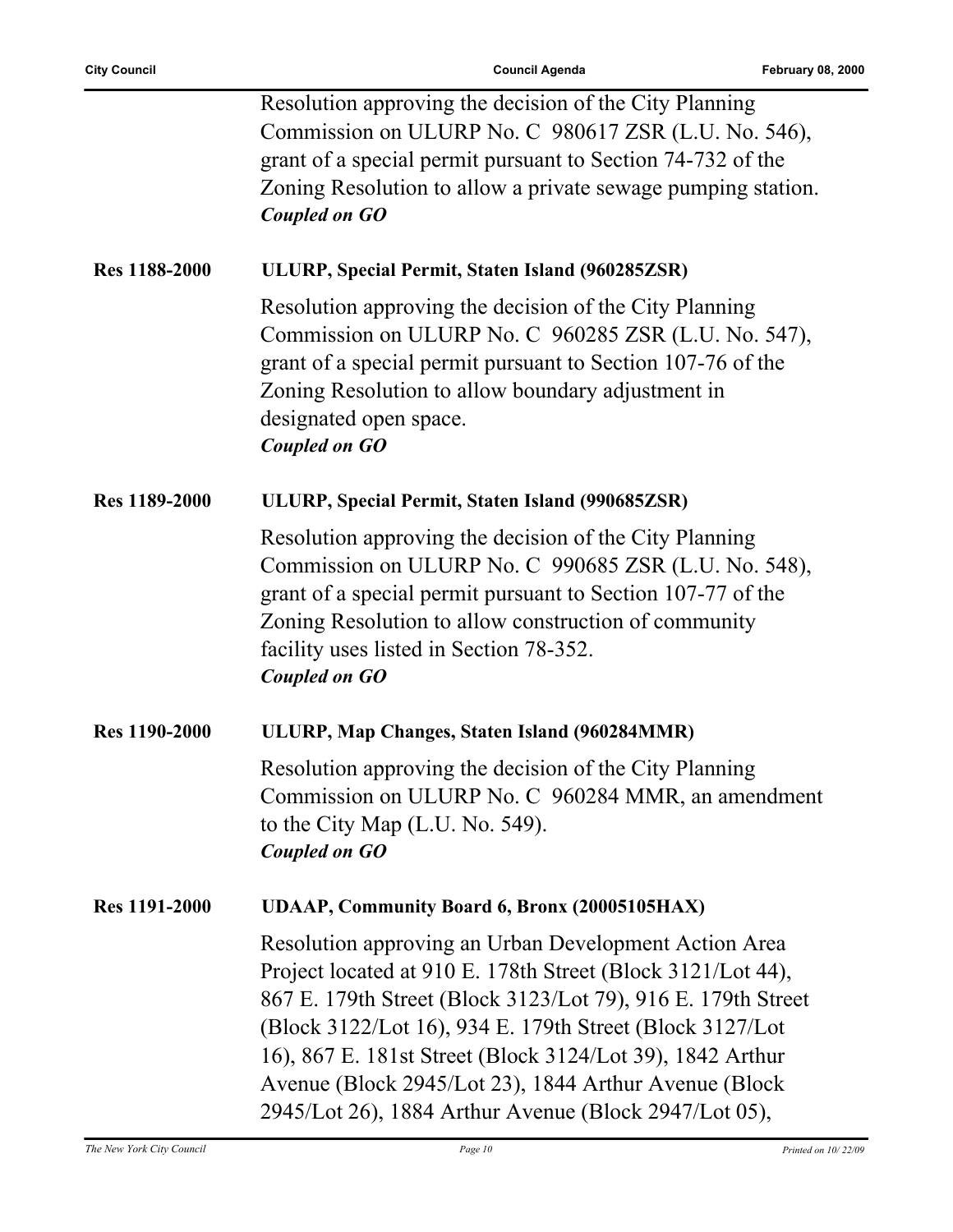|                      | 2068 Daly Avenue (Block 3127/Lot 46), and 2081 Vyse<br>Avenue (Block 3127/Lot 73), the Bronx, and waiving the<br>urban development action area designation requirement and<br>the Uniform Land Use Review Procedure, pursuant to<br>Sections 693 and 694 of the General Municipal Law (L.U. No.<br>603; 20005105 HAX).<br><b>Coupled on GO</b>                                                                                                                                                                                                                                                                                                                                                                           |
|----------------------|--------------------------------------------------------------------------------------------------------------------------------------------------------------------------------------------------------------------------------------------------------------------------------------------------------------------------------------------------------------------------------------------------------------------------------------------------------------------------------------------------------------------------------------------------------------------------------------------------------------------------------------------------------------------------------------------------------------------------|
| Res 1192-2000        | ULURP, Community Board 6, Bronx (C000053HAX)                                                                                                                                                                                                                                                                                                                                                                                                                                                                                                                                                                                                                                                                             |
|                      | Resolution approving the decision of the City Planning<br>Commission on an application submitted by the Department of<br>Housing Preservation and Development, ULURP No. C<br>000053 HAX, approving the designation of 711 and 715 East<br>176th Street, 710, 714, 716 and 718 Fairmount Place and<br>1883 Clinton Avenue (Block 2950, Lots 4, 7, 20, 22, 23, 24<br>and 26), the Bronx, as an Urban Development Action Area<br>approving the project for the area as an Urban Development<br>Action Area Project, and approving the disposition of such<br>property to sponsor/developer selected by the Department of<br>Housing Preservation and Development (L.U. No. 638; C.<br>000053 HAX).<br><b>Coupled on GO</b> |
| Res 1193-2000        | UDAAP, 400 East 117th Street, Manhattan (20005182HAM)                                                                                                                                                                                                                                                                                                                                                                                                                                                                                                                                                                                                                                                                    |
|                      | Resolution approving an Urban Development Action Area<br>Project located at 400 East 117th Street (Block 1710/Lot 47),<br>Manhattan, and waiving the urban development action area<br>designation requirement and the Uniform Land Use Review<br>Procedure, pursuant to Sections 693 and 694 of the General<br>Municipal Law (L.U. No. 647; 20005182 HAM).<br><b>Coupled on GO</b>                                                                                                                                                                                                                                                                                                                                       |
| <b>Res 1194-2000</b> | UDAAP, 1966 Newbold Avenue, Bronx (20005185HAX)                                                                                                                                                                                                                                                                                                                                                                                                                                                                                                                                                                                                                                                                          |
|                      | Resolution approving an Urban Development Action Area<br>Project located at 1966 Newbold Avenue (Block 3794/Lot<br>13), the Bronx, and waiving the urban development action area                                                                                                                                                                                                                                                                                                                                                                                                                                                                                                                                         |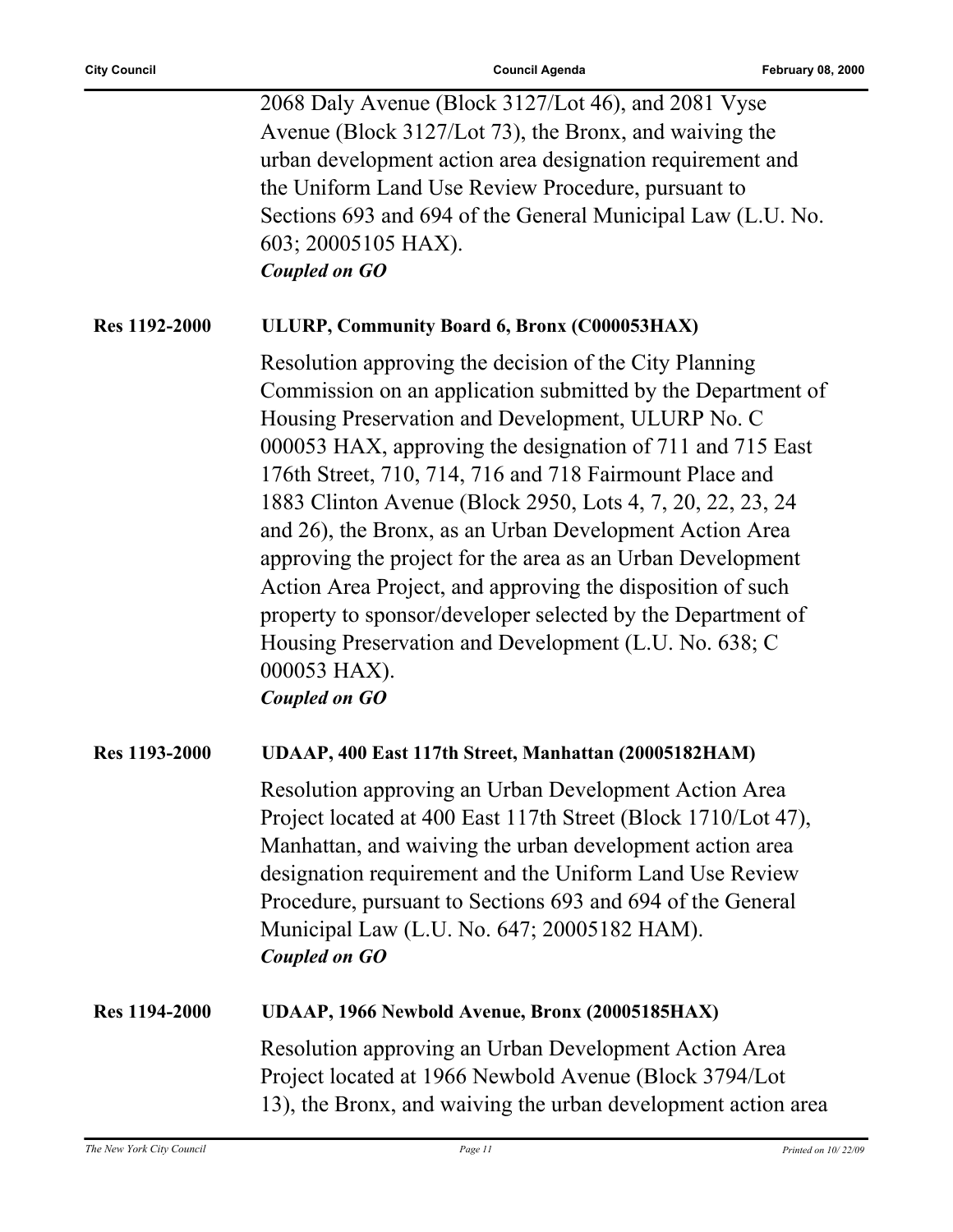|               | designation requirement and the Uniform Land Use Review<br>Procedure, pursuant to Sections 693 and 694 of the General<br>Municipal Law (L.U. No. 650; 20005185 HAX).<br><b>Coupled on GO</b>                                                                                                                                              |
|---------------|-------------------------------------------------------------------------------------------------------------------------------------------------------------------------------------------------------------------------------------------------------------------------------------------------------------------------------------------|
| Res 1195-2000 | <b>School Construction, P.S. 228, Queens (Non-ULURP)</b><br>No.19995212SCQ)                                                                                                                                                                                                                                                               |
|               | Resolution approving the site plan for Public School<br>228-Queens, to be located at 93-01 Northern Boulevard,<br>northeast corner of 93rd Street (Block 1423, Lots 57 and p/o<br>1), Queens (Non-ULURP No. 19995212 SCQ; L.U. No. 653).<br><b>Coupled on GO</b>                                                                          |
| Res 1196-2000 | <b>School Construction, 12 Ellwood Street, Manhattan</b><br>(Non-ULURP No. 20005017SCM)                                                                                                                                                                                                                                                   |
|               | Resolution approving the site plan for Public School<br>178-Manhattan, to be located at 12-18 Ellwood Street (Block)<br>2171, Lot 36), Manhattan (Non-ULURP No. 20005017 SCM;<br>L.U. No. 654).<br><b>Coupled on GO</b>                                                                                                                   |
| Res 1197-2000 | Office Space, 808/810 East 16th Street, Brooklyn,<br>(Non-ULURP No. 20005171)                                                                                                                                                                                                                                                             |
|               | Resolution approving the decision of the City Planning<br>Commission on ULURP No. C 990525 PCR (L.U. No. 656),<br>a site selection and an acquisition of property located on the<br>west side of Wright Street, between Canal Street and Broad<br>Street (Block 526, Lot 1), Staten Island, for use as a library.<br><b>Coupled on GO</b> |
| Res 1198-2000 | ULURP - Wright Street etal., Staten Island (990525 PCR)                                                                                                                                                                                                                                                                                   |
|               | Resolution approving the decision of the City Planning<br>Commission on ULURP No. C 990525 PCR (L.U. No. 656),<br>a site selection and an acquisition of property located on the<br>west side of Wright Street, between Canal Street and Broad<br>Street (Block 526, Lot 1), Staten Island, for use as a library.                         |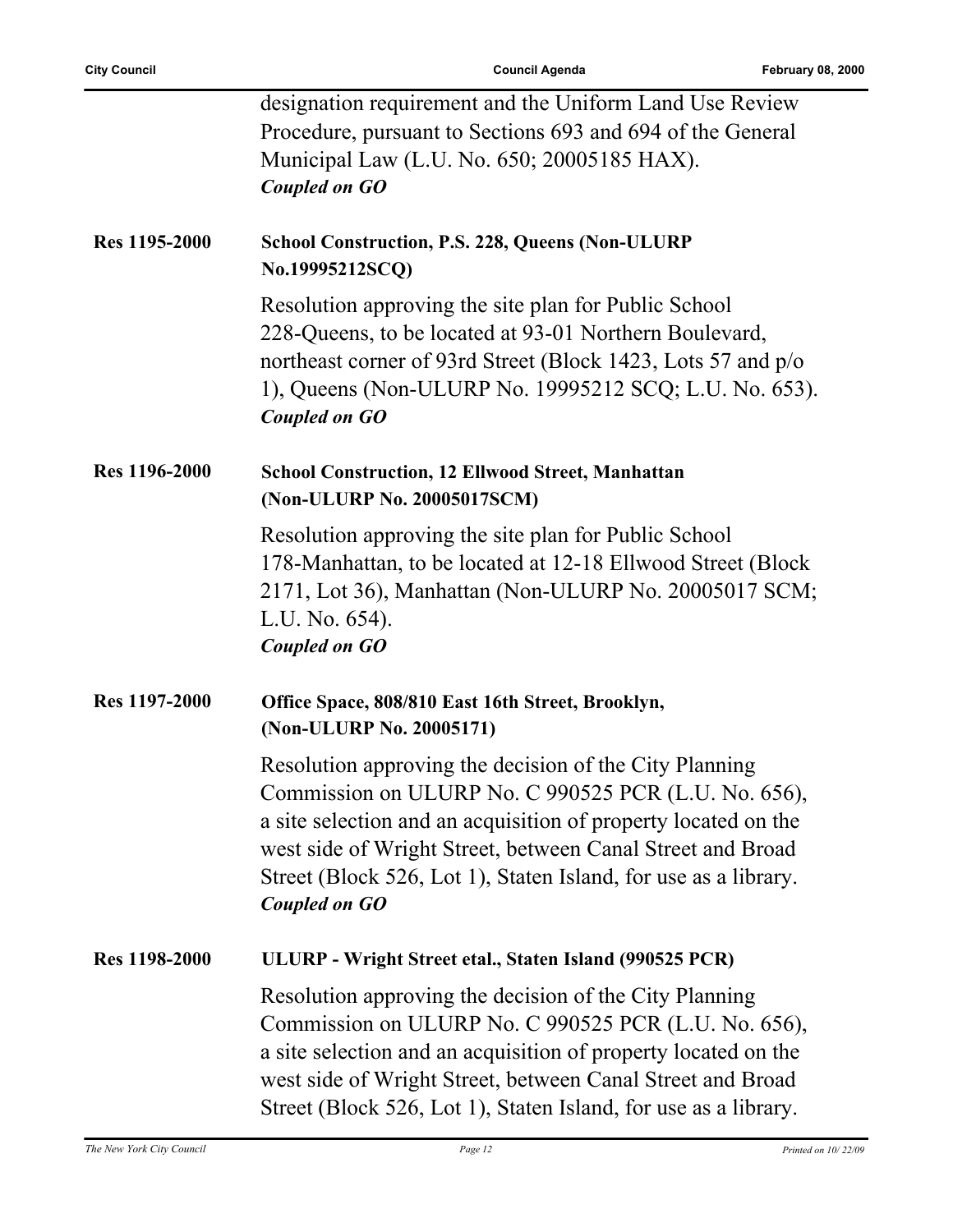*Coupled on GO*

### **Report of the Committee on Parks, Recreation, Cultural Affairs, and International Intergroup Relations**

| Int 0558-1999 | Name Change, Padre Pio Way, Brooklyn                                                                                                 |
|---------------|--------------------------------------------------------------------------------------------------------------------------------------|
|               | A Local Law in relation to a street name, Padre Pio Way,<br>borough of Brooklyn.                                                     |
|               | Coupled on GO                                                                                                                        |
| Int 0659-1999 | Name Change, Juan Pablo Duarte Boulevard, Manhattan                                                                                  |
|               | A Local Law in relation to a street name, Juan Pablo Duarte<br>Boulevard, Borough of Manhattan.                                      |
|               | Coupled on GO                                                                                                                        |
| Int 0670-1999 | Name Change, Christopher Bopp Memorial Triangle, Brooklyn                                                                            |
|               | A Local Law in relation to a triangle name, Firefighter<br>Christopher Bopp Memorial Triangle, Borough of Brooklyn.<br>Coupled on GO |
|               |                                                                                                                                      |

### **Report of the Committee on Transportation**

| Int 0351-1998-A | <b>Transportation Benefits, City Employees</b>                                                                                                                                                                                                             |
|-----------------|------------------------------------------------------------------------------------------------------------------------------------------------------------------------------------------------------------------------------------------------------------|
|                 | A Local Law to amend the administrative code of the city of<br>New York, in relation to allowing city employees to use<br>pre-tax earnings to purchase qualified transportation benefits<br>in accordance with Federal law.<br><b>Laid Over by Council</b> |
| Int 0683-2000   | Base Station License, Approval, Main Street Car Service,<br>Queens                                                                                                                                                                                         |
|                 | A Local Law in relation to the approval of a determination by<br>the Taxi and Limousine Commission to approve an application<br>by Main Street Car Service for a license to operate a new base<br>station in the borough of Queens.                        |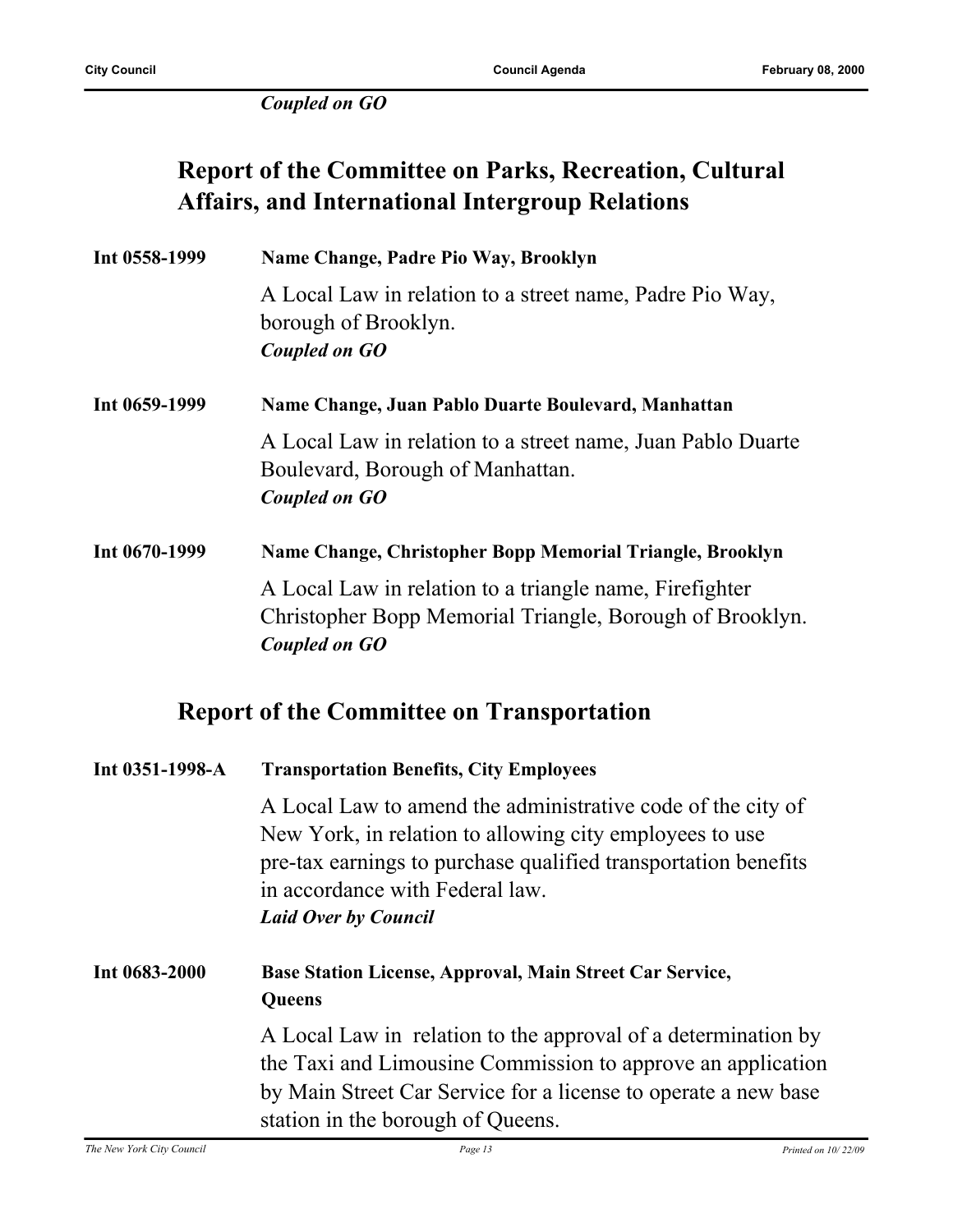|               | <b>Coupled on GO</b>                                                                                                                                                                                                                                                                                                                                                                                               |
|---------------|--------------------------------------------------------------------------------------------------------------------------------------------------------------------------------------------------------------------------------------------------------------------------------------------------------------------------------------------------------------------------------------------------------------------|
| Int 0684-2000 | Base Station License, Disapproval, Main Street Car Service,<br>Queens                                                                                                                                                                                                                                                                                                                                              |
|               | A Local Law in relation to the disapproval of a determination<br>by the Taxi and Limousine Commission to approve an<br>application by Main Street Car Service for a license to operate<br>a new base station in the borough of Queens.<br><b>Coupled to be Filed</b>                                                                                                                                               |
| Int 0685-2000 | Base Station License, Approval, Star Cruiser Limo, Brooklyn                                                                                                                                                                                                                                                                                                                                                        |
|               | A Local Law in relation to the approval of a determination by<br>the Taxi and Limousine Commission to approve an application<br>by Star Cruiser Limousine Inc. doing business as Emerald Car<br>Service also known as Star Cruiser Limousine, Inc. also<br>known as Star Cruiser Limo, Inc. for the renewal of a license<br>to operate a base station in the borough of Brooklyn.<br><b>Coupled on GO</b>          |
| Int 0686-2000 | Base Station License, Disapproval, Star Cruiser Limo,<br><b>Brooklyn</b>                                                                                                                                                                                                                                                                                                                                           |
|               | A Local Law in relation to the disapproval of a determination<br>by the Taxi and Limousine Commission to approve an<br>application by Star Cruiser Limousine Inc. doing business as<br>Emerald Car Service also known as Star Cruiser Limousine,<br>Inc. also known as Star Cruiser Limo, Inc. for the renewal of a<br>license to operate a base station in the borough of Brooklyn.<br><b>Coupled to be Filed</b> |
| Int 0689-2000 | Base Station License, Approval, Staten Island Car Service,<br><b>Staten Island</b>                                                                                                                                                                                                                                                                                                                                 |
|               | A Local Law in relation to the approval of a determination by<br>the Taxi and Limousine Commission to approve an application<br>by Staten Island Car Service, Inc. also known as Staten Island<br>Car Service Inc. for the renewal of a license to operate a base<br>station in the borough of Staten Island.                                                                                                      |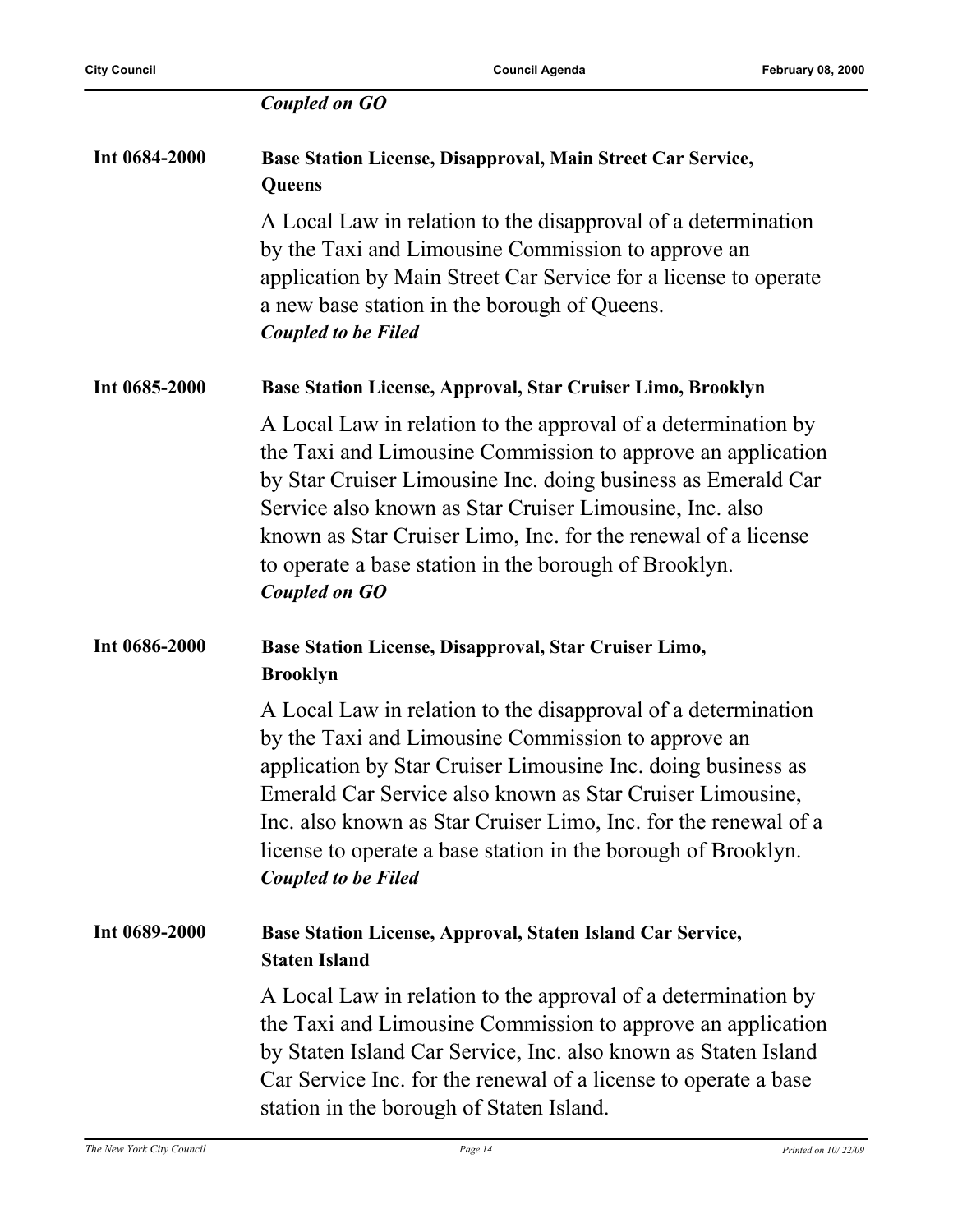#### *Coupled on GO*

#### **Int 0690-2000 Base Station License, Disapproval, Staten Island Car Service, Staten Island**

A Local Law in relation to the disapproval of a determination by the Taxi and Limousine Commission to approve an application by Staten Island Car Service, Inc. also known as Staten Island Car Service Inc. for a license to operate a new base station in the borough of Staten Island. *Coupled to be Filed*

#### **Report of the Committee on Women's Issues**

#### **Res 1075-1999 Oversight Hearing, wage payments to day care workers**

Resolution calling upon the appropriate committee of the Council of the City of New York to conduct an oversight hearing regarding the delay of wage payments to day care workers by the Administration for Children's Services. *Coupled to be Filed*

#### **Report of the Committee on Youth Services**

**Res 1147-2000 Oversight Hearing, Juvenile Access Internet** Resolution calling upon the appropriate committee of the New York City Council to hold an oversight hearing on Internet access by juveniles at public facilities. *Coupled to be Filed*

### **12. General Order Calendar**

#### **Res 1199-2000 ULURP, 741 Flushing Ave., Brooklyn, (C990345PQK)**

Resolution approving with modification the decision of the City Planning Commission on ULURP No. C 990345 PQK (L.U. No. 620), an acquisition of property located at 741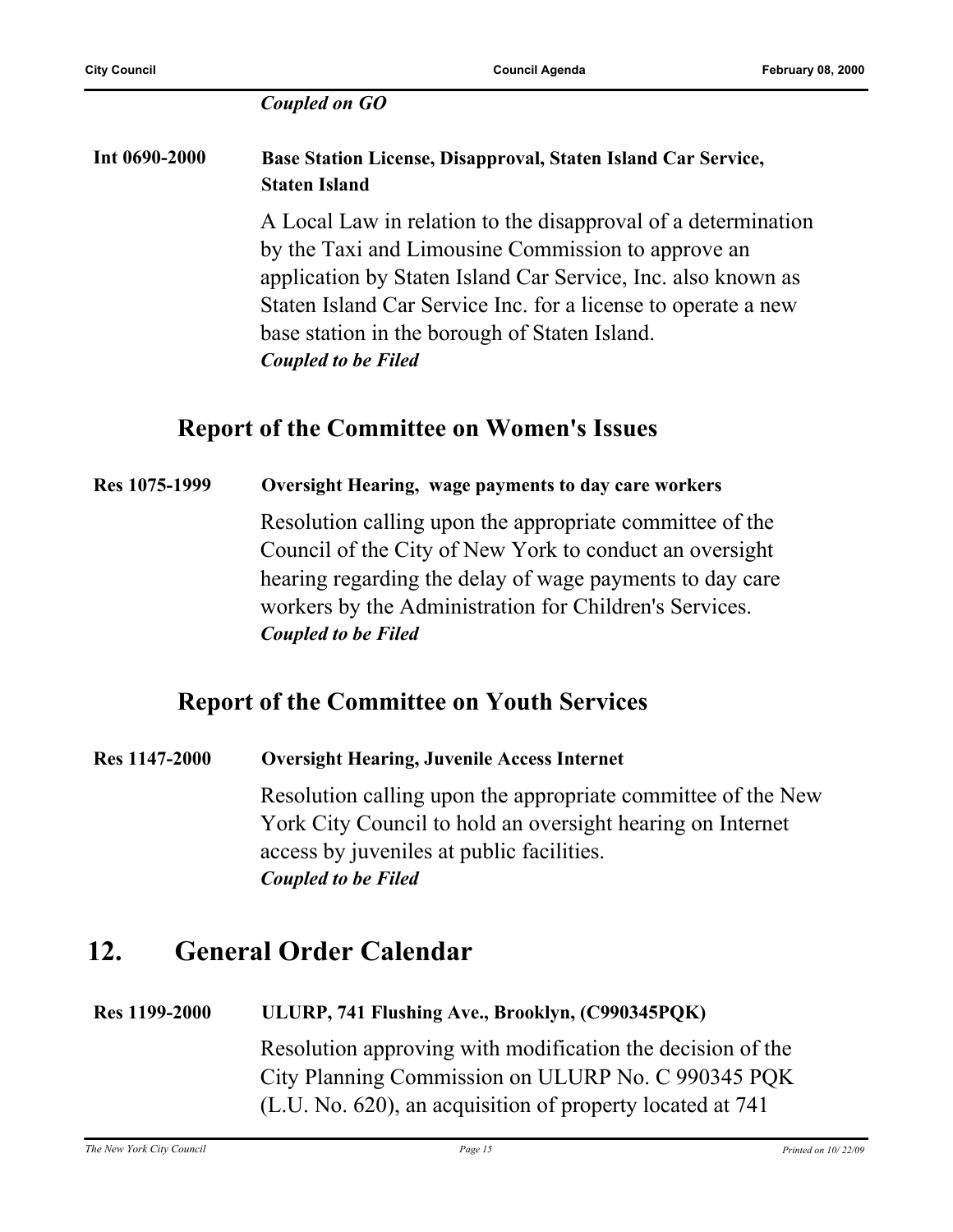Flushing Avenue, Brooklyn, for continued use as a senior center and a day care center. *Coupled on GO*

#### **Res 1200-2000 ULURP, Community Board 2, Staten Island, (C990606PPR)**

Resolution approving with modification the decision of the City Planning Commission on ULURP No. C 990606 PPR, for the disposition of twenty-seven (27) city-owned properties located on Butterworth Avenue (Block 686/Lot 397), Gauldy Avenue (Block 1632/Lot 198), River Road (Block 1825/Lot 210), Oceanside Avenue (Block 3491/Lot 150), Clawson Street (Block 3644/Lot 32), Mason Avenue (Block 3659/Lot 34), 395 Hunter Avenue (Block 3684/Lot 3), Hunter Avenue (Block 3724/Lot 14), Mason Avenue (Block 3729/Lot 143), Jefferson Avenue (Block 3765/Lots 1, 4, 6, and 7 ), Freeborn Street Block 3765/Lots 37 and 38), Jefferson Avenue (Block 3766/Lots 3 and 5), Olympia Boulevard (Block 3766/Lots 35 and 36), Olympia Boulevard(Block 3767/Lot 14), Baden Place (Block 3768/Lot 32), Baden Place (Block 3769/Lot 14), Graham Boulevard (Block 3769/Lot 26), Patterson Avenue (Block 3769/Lot 31)Graham Boulevard (Block 3856/Lot 34), 590 Hunter Avenue (Block 3805/Lot 42), and Hempstead Avenue (Block 3813/Lot 21), Staten Island (L.U. No. 622).

*Coupled on GO*

#### **Res 1201-2000 ULURP, City Owned Properties, Manhattan, (C990287PPM)**

Resolution approving with modifications the decision of the City Planning Commission on ULURP No. C 990287 PPM, for the disposition of twenty-seven (27) city-owned properties located at 155, 169-71, 173-75, 177 and 179 East 109th Street (Block 1637/Lots 23, 28, 30, 31 and 32); 121 and 123 East 110th Street (Block 1638/Lots 8 and 9); 246 East 111th Street (Block 1660/Lot 29); 315 East 111th Street (Block 1683/Lot 10); 182 East 101st Street (Block 1628/Lot 47); 249 East 105th Street (Block 1655/Lot 19), 1988 and 1990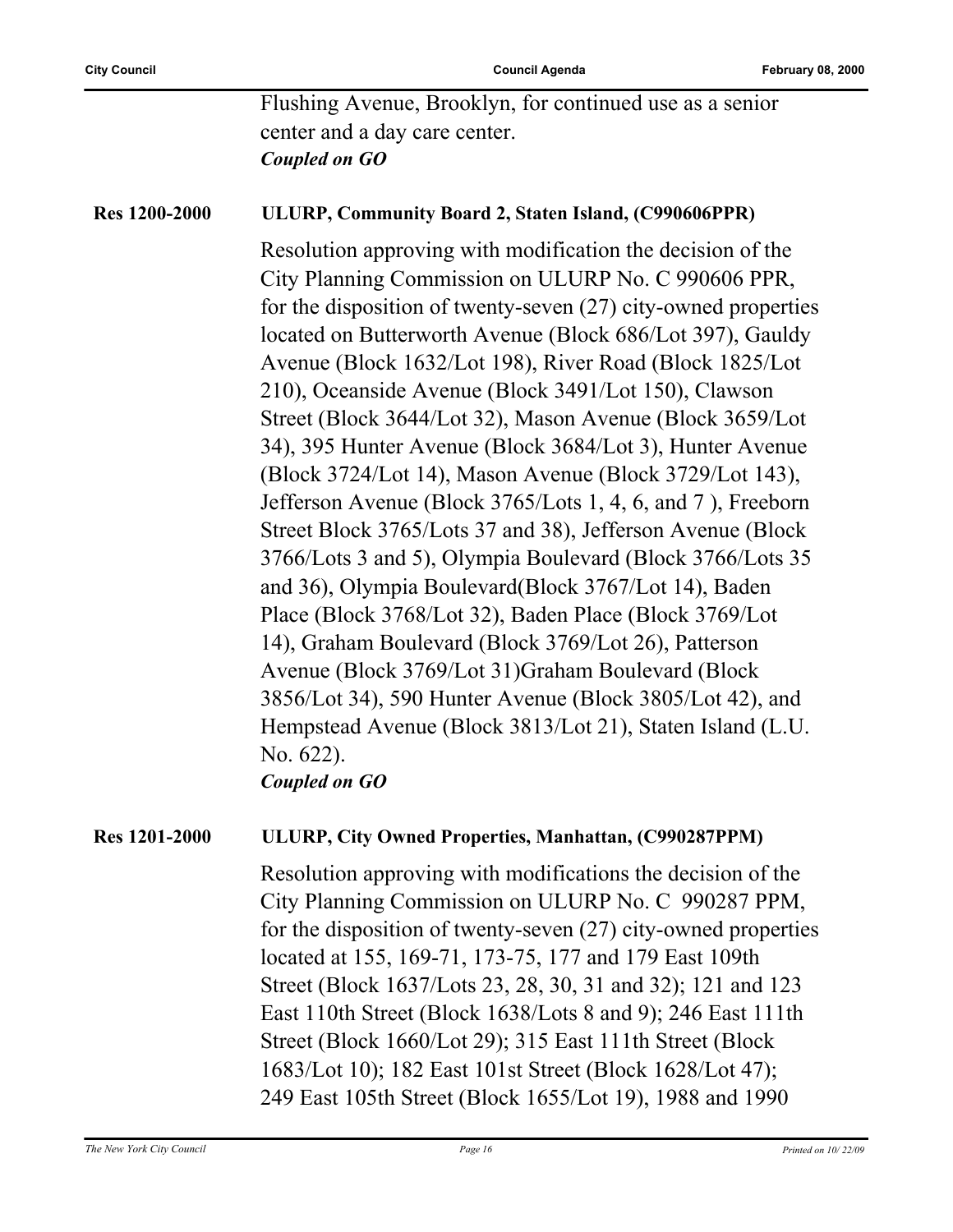|               | Second Avenue (Block 1674/Lots 3 and 4); 133 East 115th      |
|---------------|--------------------------------------------------------------|
|               | Street (Block 1643/Lot 14); 348-00 East 118th Street (Block) |
|               | 1689/Lot 129), 409 East 117th Street (Block 1711/Lot 6),     |
|               | 225, 227, 229, 235-37 and 241 East 118th Street (Block)      |
|               | 1783/Lots 12, 13, 14, 16 and 18); 176, 168 and 162 East      |
|               | 122nd Street (Block 1770/Lots 42, 47 and 48); 102 East       |
|               | 123rd Street (Block 1771/Lot 71); 151 East 123rd Street      |
|               | (Block 1772/Lot 22) and 132 East 124th Street (Block         |
|               | 1772/Lot 158); Manhattan (L.U. No. 623).                     |
| Coupled on GO |                                                              |
|               |                                                              |

**Int 0291-1998-A Family Day Care Centers**

A Local Law to amend the administrative code of the city of New York and local law number forty-five for the year 1992, in relation to family child care services. *Laid Over Again*

**T1999-86 Commissioner of Deeds** Commissioner of Deeds *Coupled on GO*

### **Coupled on General Order**

### **Environmental Protection**

**Res 1174-2000 Reservoir Kensico Safeguard, State Action** *Preconsidered - GO*

### **Finance**

| <b>Res</b> 1184-2000 | UDAAP, 525 West 151st Street, Manhattan (20005023HAM)<br>GO       |
|----------------------|-------------------------------------------------------------------|
| <b>Res</b> 1185-2000 | <b>Supportive Housing Program, 804 East 21st Street, Brooklyn</b> |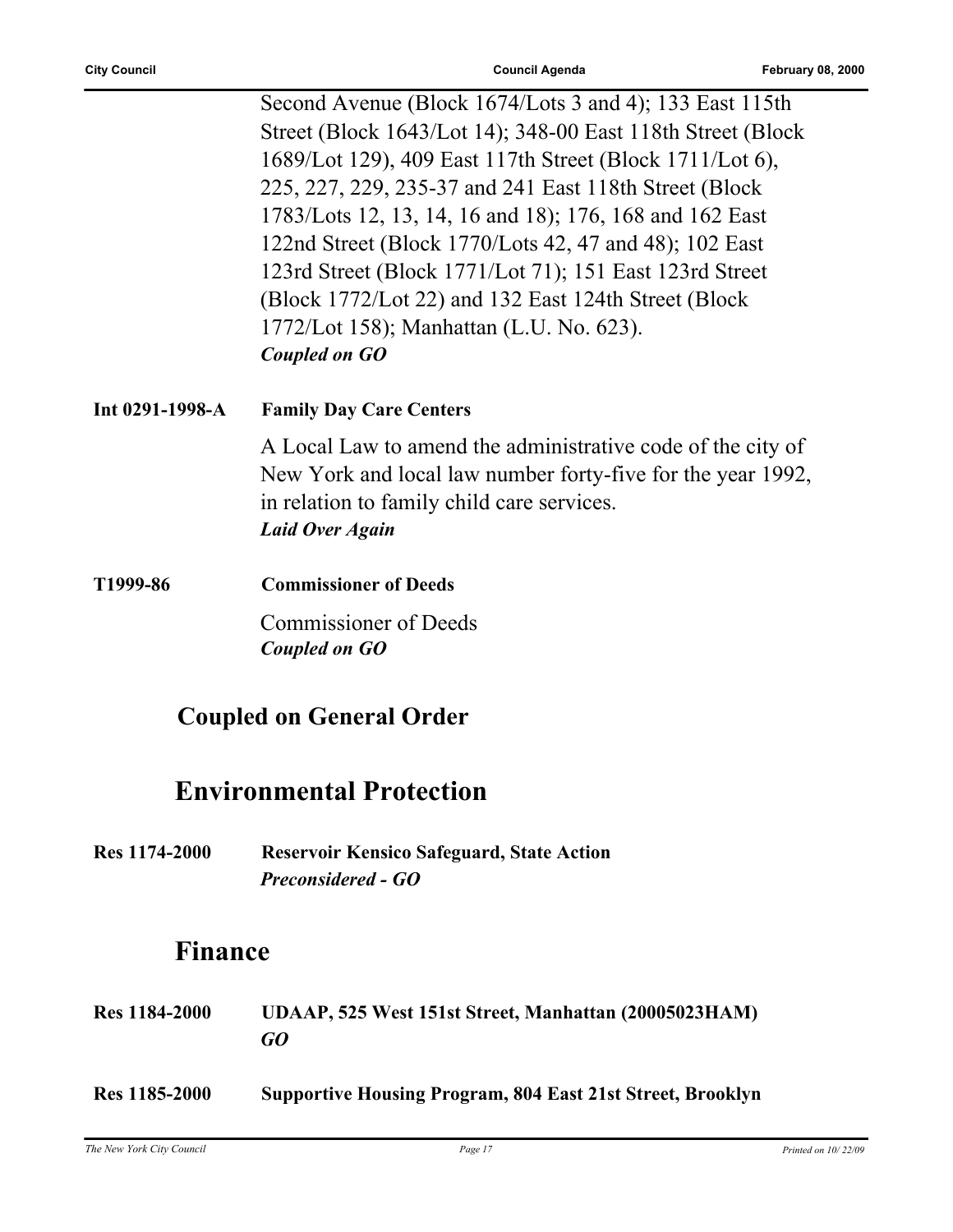*Preconsidered - GO*

### **Fire and Criminal Justice**

**Res 1034-1999 Amend Criminal Law, Expunge Certain Criminal Records** *GO*

### **Health**

**Res 1037-1999 Oversight Hearing Police Medication for arrested suspects** *Proposed Res 1037-A - Filed*

### **Land Use**

| Int 0716-2000        | Bus stop shelters, Franchises (20005086 LLY)<br><b>Preconsidered - GO w/MN</b> |
|----------------------|--------------------------------------------------------------------------------|
| <b>Res</b> 1186-2000 | Zoning Changes, Staten Island (960286ZRR)<br>GO                                |
| <b>Res</b> 1187-2000 | ULURP, Special Permit Sewage Station, S.I. (980617ZSR)<br>GO                   |
| <b>Res</b> 1188-2000 | ULURP, Special Permit, Staten Island (960285ZSR)<br>GO                         |
| <b>Res</b> 1189-2000 | ULURP, Special Permit, Staten Island (990685ZSR)<br>GO                         |
| <b>Res 1190-2000</b> | ULURP, Map Changes, Staten Island (960284MMR)<br>GO                            |
| <b>Res</b> 1191-2000 | <b>UDAAP, Community Board 6, Bronx (20005105HAX)</b><br>GO                     |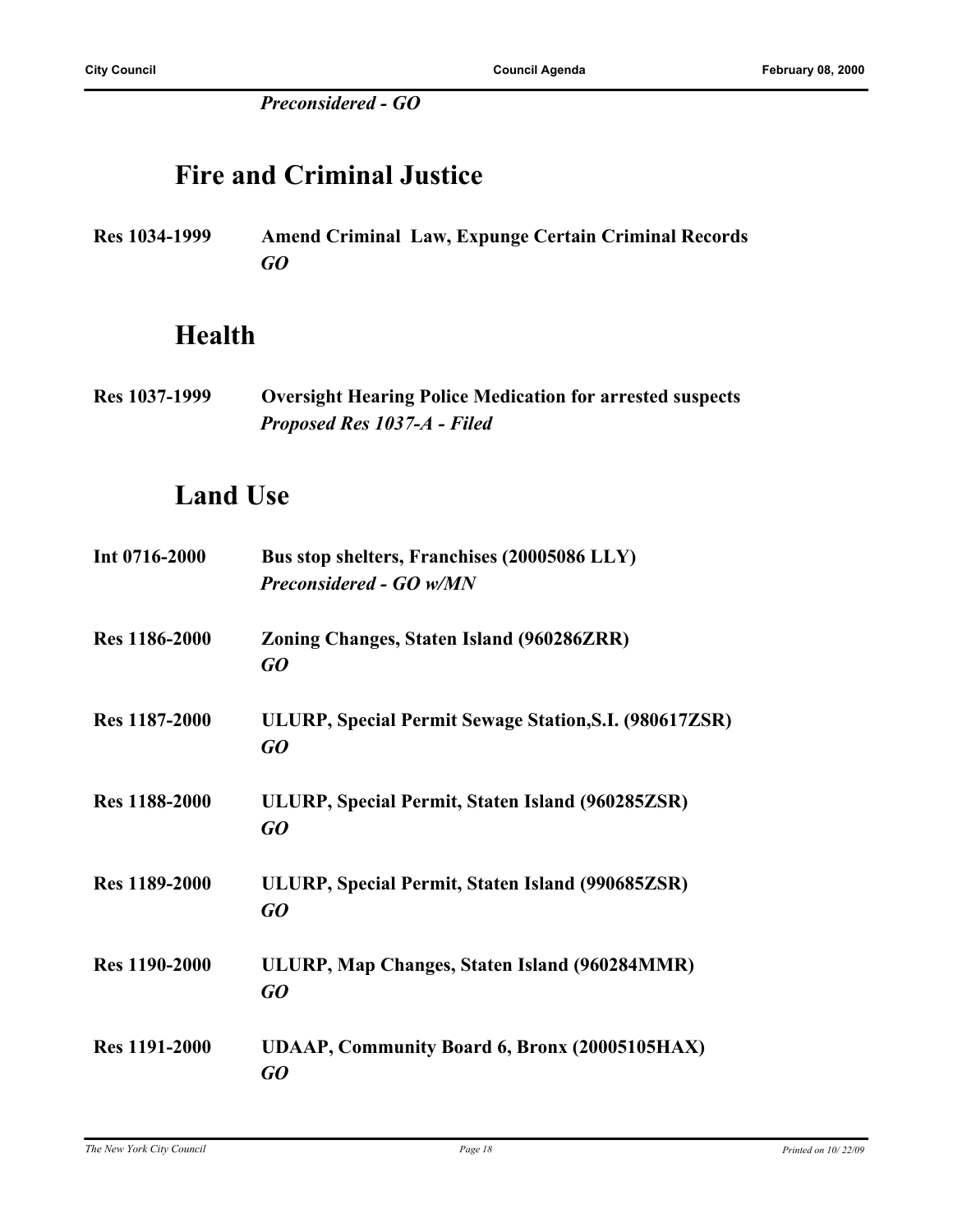| <b>Res 1192-2000</b> | ULURP, Community Board 6, Bronx (C000053HAX)<br>GO                                            |
|----------------------|-----------------------------------------------------------------------------------------------|
| Res 1193-2000        | UDAAP, 400 East 117th Street, Manhattan (20005182HAM)<br>GO                                   |
| <b>Res 1194-2000</b> | UDAAP, 1966 Newbold Avenue, Bronx (20005185HAX)<br>GO                                         |
| Res 1195-2000        | <b>School Construction, P.S. 228, Queens (Non-ULURP)</b><br>No.19995212SCQ)<br>GO             |
| <b>Res</b> 1196-2000 | <b>School Construction, 12 Ellwood Street, Manhattan</b><br>(Non-ULURP No. 20005017SCM)<br>GO |
| Res 1197-2000        | Office Space, 808/810 East 16th Street, Brooklyn,<br>(Non-ULURP No. 20005171)<br>GO           |
| <b>Res 1198-2000</b> | ULURP - Wright Street etal., Staten Island (990525 PCR)<br>GO                                 |

### **Parks, Recreation, Cultural Affairs, and Intergroup Relations**

| Int 0558-1999   | Name Change, Padre Pio Way, Brooklyn<br>GO                      |
|-----------------|-----------------------------------------------------------------|
| Int $0659-1999$ | Name Change, Juan Pablo Duarte Boulevard, Manhattan<br>GO       |
| Int 0670-1999   | Name Change, Christopher Bopp Memorial Triangle, Brooklyn<br>GO |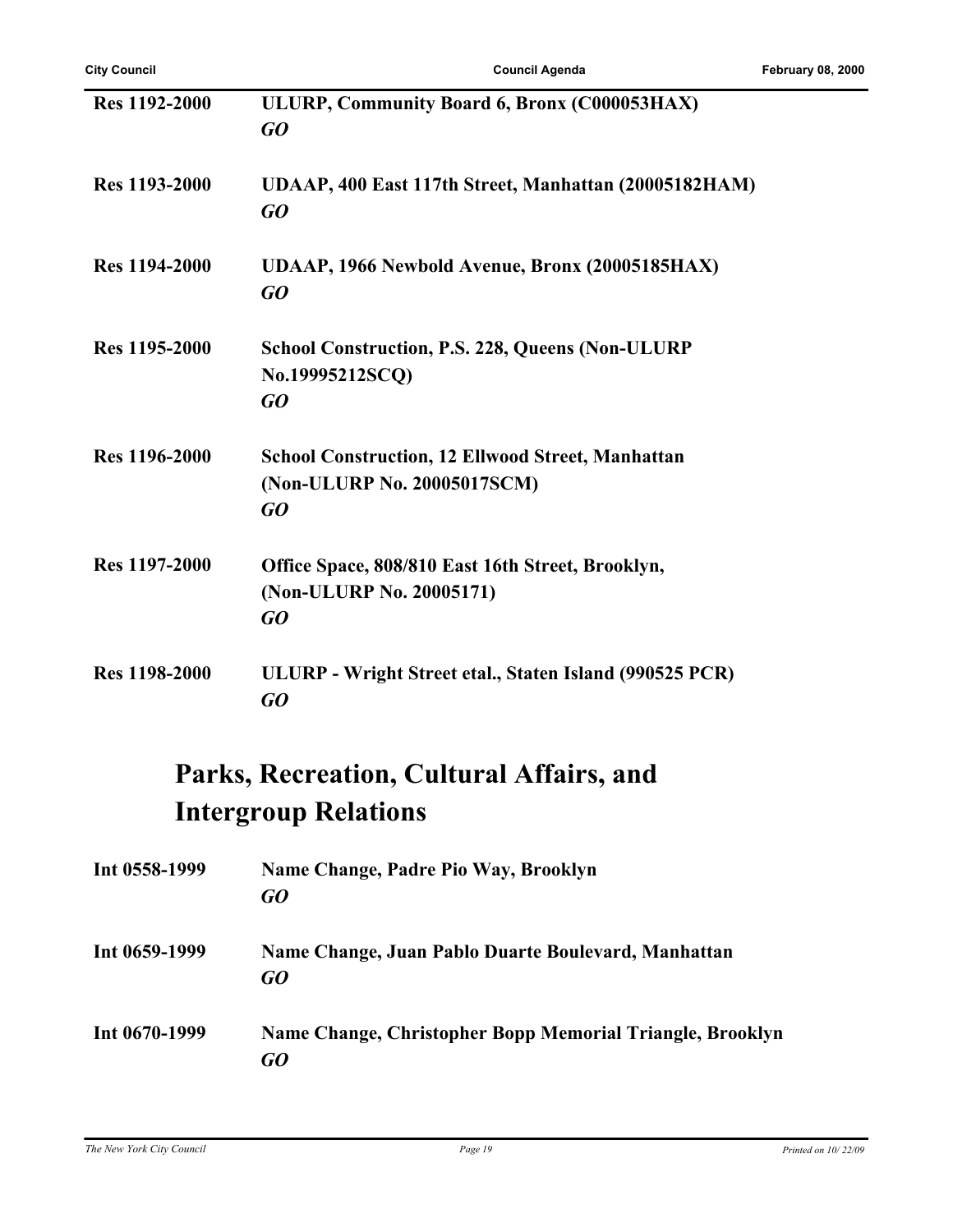### **Transportation**

| Int 0683-2000 | Base Station License, Approval, Main Street Car Service,      |
|---------------|---------------------------------------------------------------|
|               | Queens                                                        |
|               | GQ                                                            |
| Int 0684-2000 | Base Station License, Disapproval, Main Street Car Service,   |
|               | Queens                                                        |
|               | <b>Filed</b>                                                  |
| Int 0685-2000 | Base Station License, Approval, Star Cruiser Limo, Brooklyn   |
|               | GQ                                                            |
| Int 0686-2000 | Base Station License, Disapproval, Star Cruiser Limo,         |
|               | <b>Brooklyn</b>                                               |
|               | <b>Filed</b>                                                  |
| Int 0689-2000 | Base Station License, Approval, Staten Island Car Service,    |
|               | <b>Staten Island</b>                                          |
|               | GQ                                                            |
| Int 0690-2000 | Base Station License, Disapproval, Staten Island Car Service, |
|               | <b>Staten Island</b>                                          |
|               | <b>Filed</b>                                                  |

### **Women's Issues**

**Res 1075-1999 Oversight Hearing, wage payments to day care workers** *Filed*

### **Youth Services**

**Res 1147-2000 Oversight Hearing, Juvenile Access Internet** *Filed*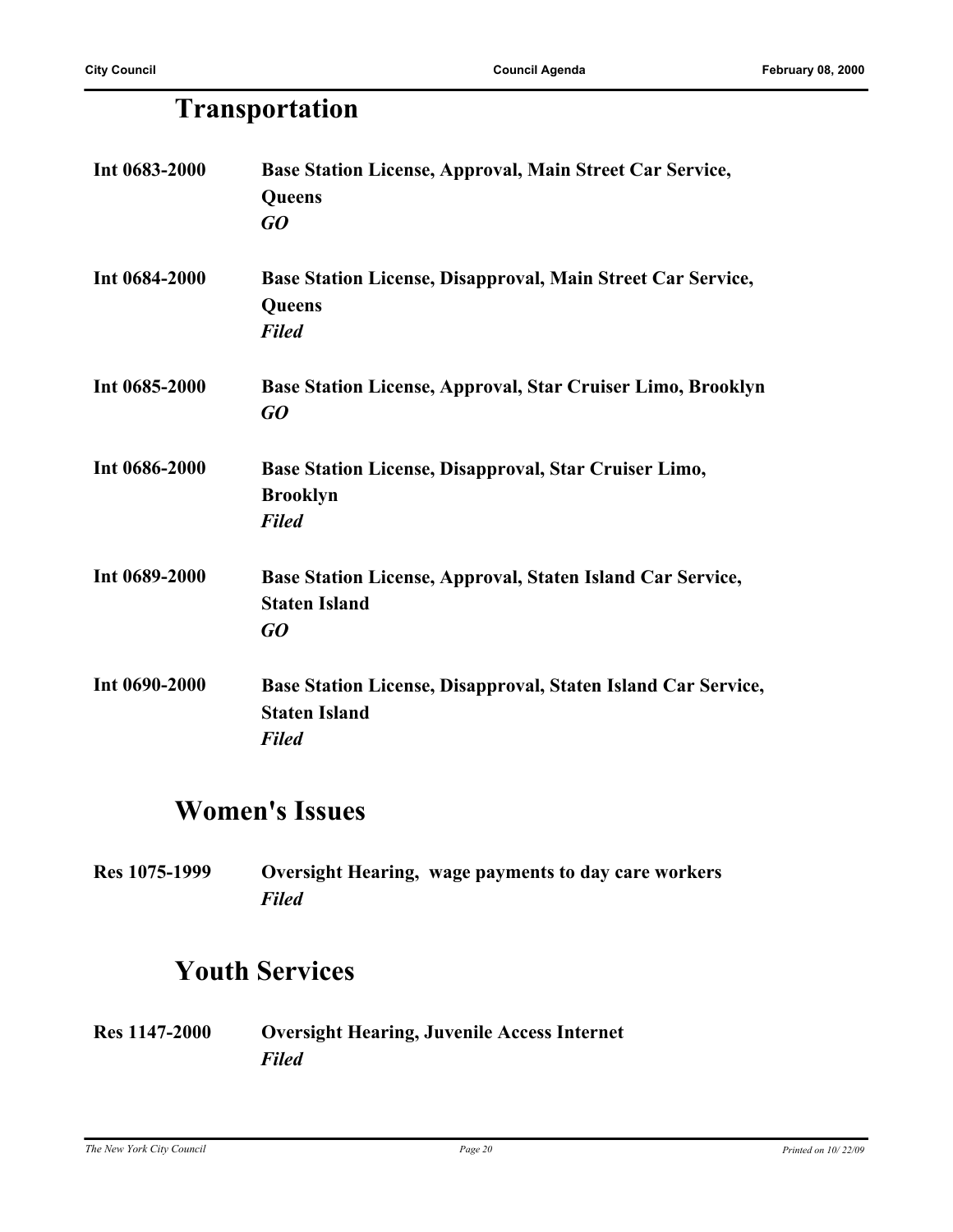### **General Order Calendar**

| <b>Res</b> 1199-2000 | ULURP, 741 Flushing Ave., Brooklyn, (C990345PQK)<br>GQ      |
|----------------------|-------------------------------------------------------------|
| Res 1200-2000        | ULURP, Community Board 2, Staten Island, (C990606PPR)<br>GO |
| <b>Res</b> 1201-2000 | ULURP, City Owned Properties, Manhattan, (C990287PPM)<br>GQ |
| T1999-86             | <b>Commissioner of Deeds</b><br>GO                          |

#### **Introduction and Reading of Bills See Attached 13.**

### **14. General Discussion**

### **15. Extension of Remarks**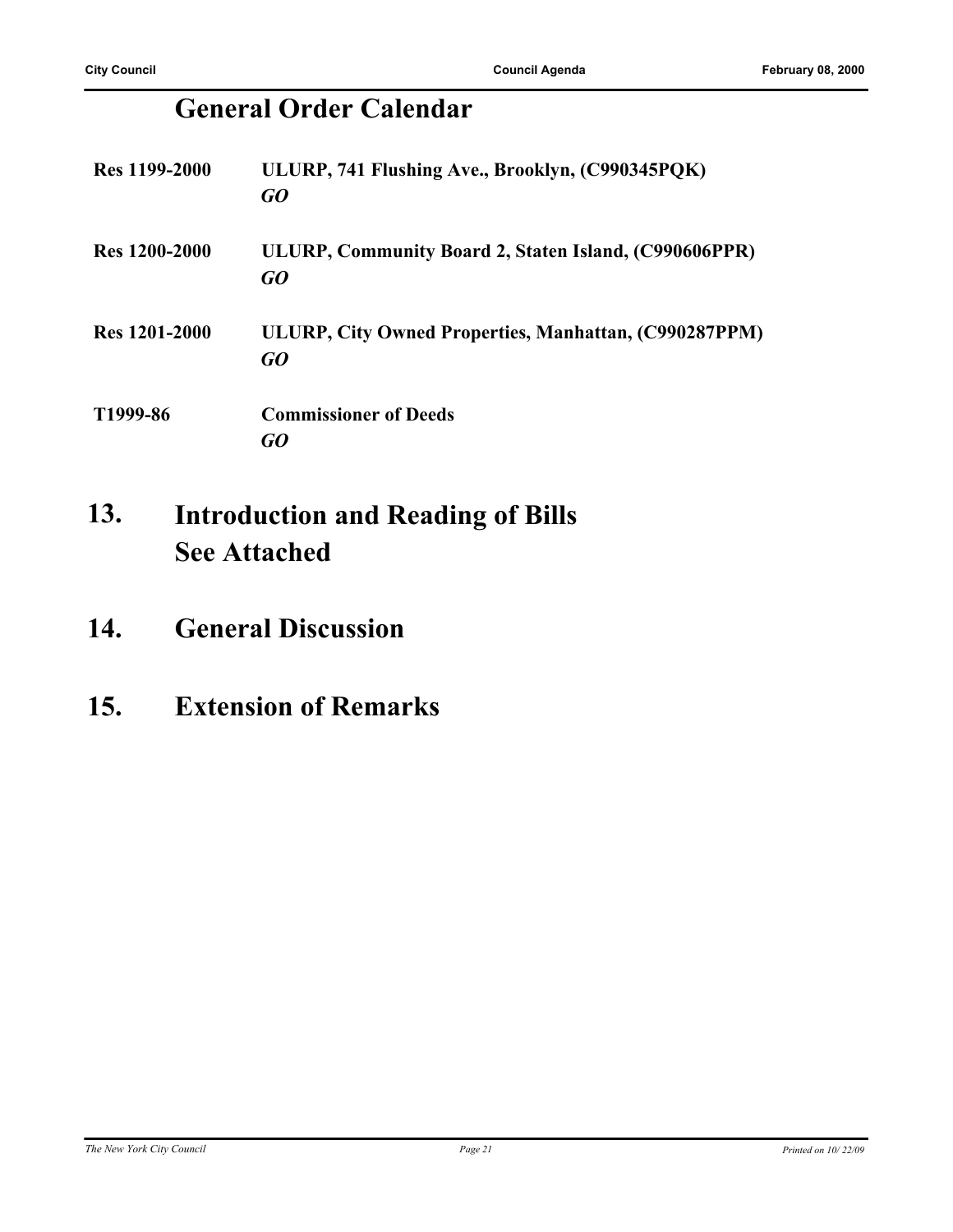### **INTRODUCTION AND READING OF BILLS**

| Int 0693-2000 | By The Speaker (Speaker Vallone) and Council Members Freed,<br>Fisher, McCaffrey, The Speaker (Speaker Quinn), Linares,<br>O'Donovan, Marshall, Berman, Carrion, Dear, Malave-Dilan,<br>Eisland, Henry, Lasher, Lopez, Perkins, Reed, Cruz, Boyland and<br>The Public Advocate (Public Advocate Green); also Council<br>Members DiBrienza, Foster, Harrison, Leffler, Koslowitz, Michels,<br>Povman, Sabini, Eldridge, The Speaker (Speaker Miller) and<br><b>Nelson</b>                                                                                                                  |
|---------------|-------------------------------------------------------------------------------------------------------------------------------------------------------------------------------------------------------------------------------------------------------------------------------------------------------------------------------------------------------------------------------------------------------------------------------------------------------------------------------------------------------------------------------------------------------------------------------------------|
|               | A Local Law to amend the administrative code of the city of<br>New York, in relation to the procurement of apparel and<br>textile services by city agencies.<br><b>Contracts</b>                                                                                                                                                                                                                                                                                                                                                                                                          |
| Res 1174-2000 | By The Speaker (Speaker Vallone) and Council Members Michels,<br>Robles, Carrion, Sabini, Marshall, Freed, The Speaker (Speaker<br>Miller), Malave-Dilan, Eisland, Henry, Lasher, Lopez, Nelson,<br>Perkins and Warden; also Council Members DiBrienza, Fisher,<br>Foster, Harrison, Koslowitz, Leffler, McCaffrey, Pinkett and<br>Rodriguez                                                                                                                                                                                                                                              |
|               | Resolution calling upon Governor George E. Pataki to help<br>safeguard the quality of the New York City water supply by<br>directing the New York State Department of Transportation to<br>abandon its plans for the expansion of Routes 120 and 22 in<br>the immediate vicinity of the Kensico Reservoir and to<br>advance necessary traffic and safety improvements for<br>Interchanges 2 and 3 on Interstate Highway 684 in a way that<br>minimizes disruption to and assures the protection of the<br>Kensico Reservoir watershed.<br><b>Preconsidered - Environmental Protection</b> |
| Res 1175-2000 | By The Speaker (Speaker Vallone) and Council Members Henry,<br>Lopez, Fiala and Golden; also Council Members Fisher,<br>Koslowitz, Leffler, McCaffrey, Povman and Oddo                                                                                                                                                                                                                                                                                                                                                                                                                    |
|               | Resolution calling upon the New York State Legislature to                                                                                                                                                                                                                                                                                                                                                                                                                                                                                                                                 |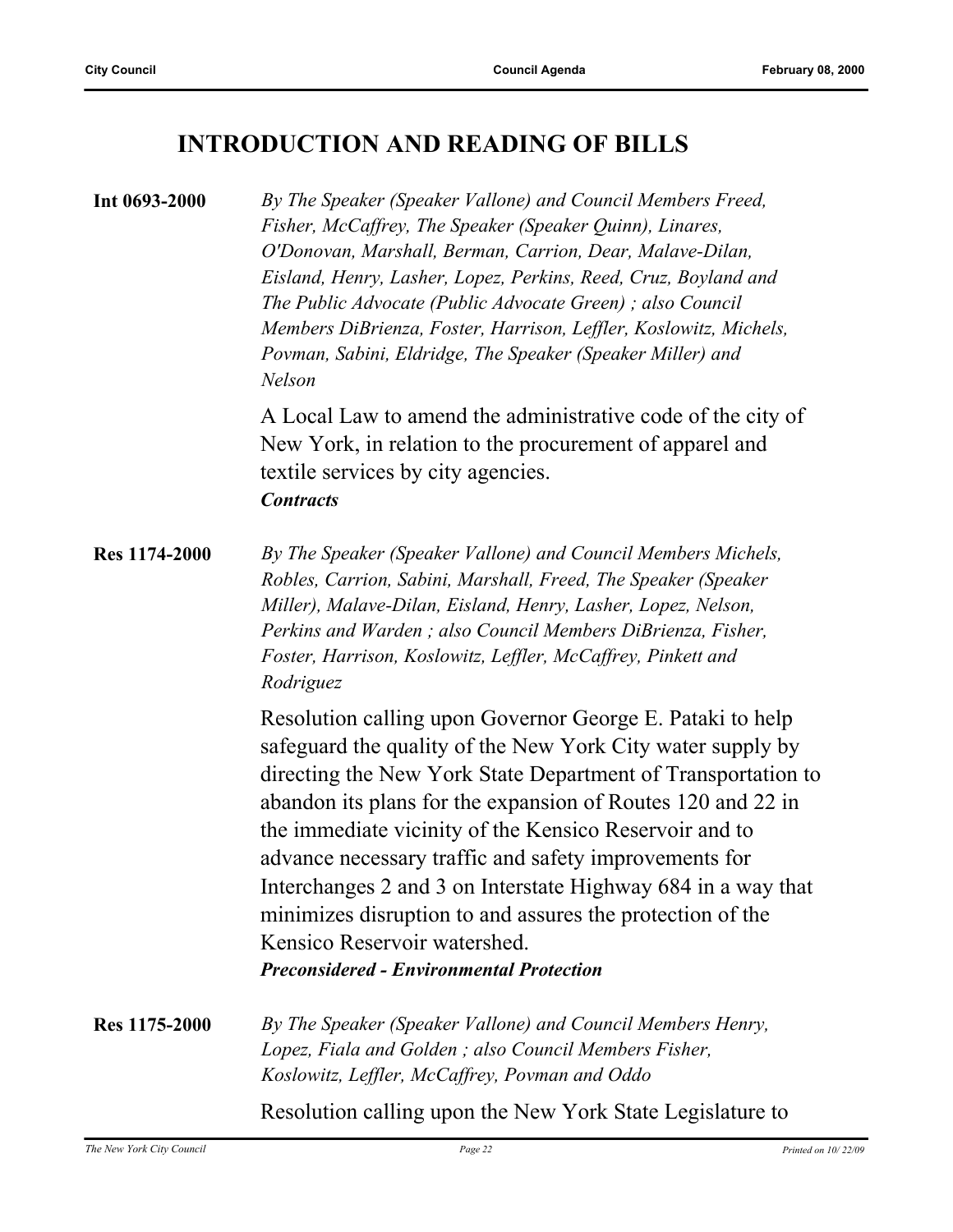| <b>City Council</b>  | <b>Council Agenda</b>                                                                                                                                                                                                                                                                                                                                                                                                                                                                                                                                                      | <b>February 08, 2000</b> |
|----------------------|----------------------------------------------------------------------------------------------------------------------------------------------------------------------------------------------------------------------------------------------------------------------------------------------------------------------------------------------------------------------------------------------------------------------------------------------------------------------------------------------------------------------------------------------------------------------------|--------------------------|
|                      | enact legislation to classify the third conviction for a Class "A"<br>misdemeanor within a five year period as a felony and to<br>devote additional resources to prosecute such cases.<br><b>Public Safety</b>                                                                                                                                                                                                                                                                                                                                                             |                          |
| <b>SLR 0172-2000</b> | By Council Members Berman, Eisland, Nelson and Provenzano;<br>also Council Members Harrison, Leffler, Michels, Pinkett and Reed                                                                                                                                                                                                                                                                                                                                                                                                                                            |                          |
|                      | State Legislation Resolution requesting the New York State<br>Legislature to pass a bill introduced by Senators Kruger,<br>Markowitz and Santiago, S. 320, "AN ACT to amend the<br>general municipal law, in relation to requiring maintenance of<br>fire alarm boxes in cities with a population of one million or<br>more".<br><b>State and Federal Legislation</b>                                                                                                                                                                                                      |                          |
| <b>SLR 0173-2000</b> | By Council Members Berman and Nelson; also Council Members<br>Leffler, Michels and Pinkett                                                                                                                                                                                                                                                                                                                                                                                                                                                                                 |                          |
|                      | State Legislation Resolution requesting the New York State<br>Legislature to pass a bill introduced by Senator Kruger, S.<br>450, "AN ACT to amend the public service law, in relation to<br>cooperation in the removal, protection and replacement of<br>utility facilities in cities having a population of one million or<br>more persons".<br><b>State and Federal Legislation</b>                                                                                                                                                                                     |                          |
| <b>SLR 0174-2000</b> | By Council Members Berman and Nelson; also Council Members<br>Harrison, Leffler and Pinkett                                                                                                                                                                                                                                                                                                                                                                                                                                                                                |                          |
|                      | State Legislation Resolution requesting the New York State<br>Legislature to pass a bill introduced by Senator Kruger, S.<br>451, "AN ACT to amend the general city law, in relation to<br>requiring in a city having a population of one million or more,<br>that building developments either comply with present law<br>respecting abutting mapped street access or, pursuant to<br>requirements of a special purpose district set forth in zoning<br>resolution, comply with satisfactory traffic control and street<br>improvement plans providing vehicular access". |                          |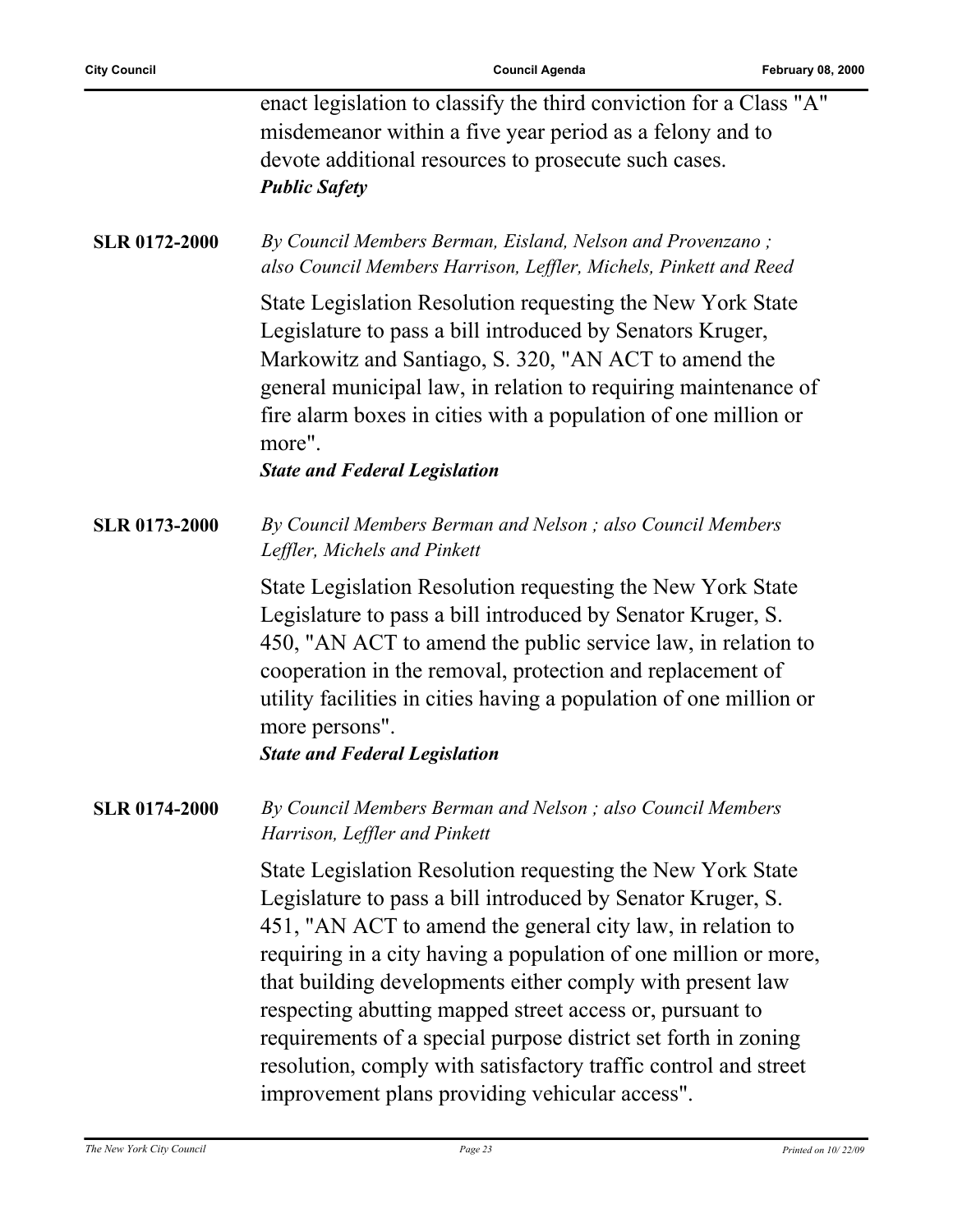#### *State and Federal Legislation*

**SLR 0175-2000** *By Council Members Berman, Eisland, Nelson, Provenzano and Warden ; also Council Members Harrison, Leffler, Lopez, Pinkett and Golden*

> State Legislation Resolution requesting the New York State Legislature to pass bills introduced by Senator Kruger, S. 452, and Assembly Member Seddio, A. 6416, "AN ACT in relation to requiring all cities having a population of one million or more which enforce their parking regulations by means of the towing or impoundment of illegally parked motor vehicles to accept credit cards of the most widely-used affiliated issuers in lieu of cash".

*State and Federal Legislation*

**SLR 0176-2000** *By Council Members Boyland and Nelson ; also Council Members Harrison, Leffler, Marshall and Pinkett*

> State Legislation Resolution requesting the New York State Legislature to pass bills introduced by Senators Markowitz, Kruger, Duane, Montgomery, Stavisky and Waldon, S.2513, and Assembly Members Boyland, Greene, et al, A.4521, "AN ACT to amend the administrative code of the city of New York, in relation to requiring the department of health to publish notice of violations by establishments selling food". *State and Federal Legislation*

**Int 0694-2000** *By Council Member Dear ; also Council Member Wooten*

A Local Law to amend the administrative code of the city of New York in relation to permitting advertising on commercial vehicles.

#### *Transportation*

**Int 0695-2000** *By Council Members Dear and Moskowitz ; also Council Members Harrison, Marshall and Rodriguez*

> A Local Law to amend the administrative code of the city of New York, in relation to safety at highway construction sites.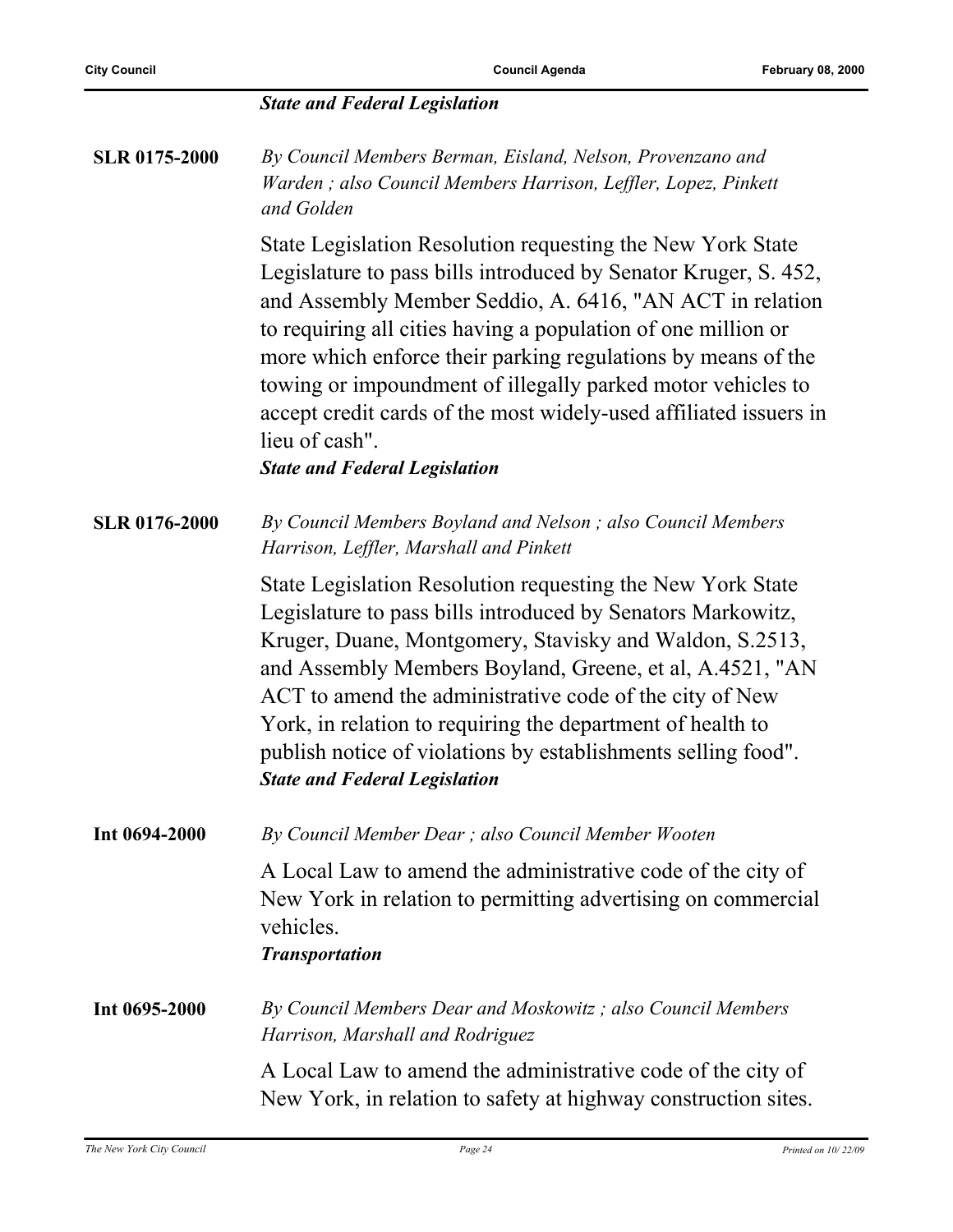|               | <b>Transportation</b>                                                                                                                                                                                                                                                                                                                                                                   |
|---------------|-----------------------------------------------------------------------------------------------------------------------------------------------------------------------------------------------------------------------------------------------------------------------------------------------------------------------------------------------------------------------------------------|
| Int 0696-2000 | By Council Member Dear; also Council Member Rodriguez                                                                                                                                                                                                                                                                                                                                   |
|               | A Local Law in relation to the approval of a determination by<br>the Taxi and Limousine Commission to approve an application<br>by Accord Car & Limo Service, Inc., also known as Accord<br>Car & Limo Svc., Inc., also known as Accord Car &<br>Limousine Service Inc. for the renewal of a license to operate<br>a base station in the borough of Queens.<br><b>Transportation</b>    |
| Int 0697-2000 | By Council Member Dear                                                                                                                                                                                                                                                                                                                                                                  |
|               | A Local Law in relation to the disapproval of a determination<br>by the Taxi and Limousine Commission to approve an<br>application by Accord Car & Limo Service, Inc., also known as<br>Accord Car & Limo Svc., Inc., also known as Accord Car &<br>Limousine Service Inc. for the renewal of a license to operate<br>a base station in the borough of Queens.<br><b>Transportation</b> |
| Int 0698-2000 | By Council Member Dear                                                                                                                                                                                                                                                                                                                                                                  |
|               | A Local Law in relation to the approval of a determination by<br>the Taxi and Limousine Commission to approve an application<br>by New American Class Car Service Corp., also known as<br>New American Class Car Service for the renewal of a license<br>to operate a base station in the borough of Queens.<br><b>Transportation</b>                                                   |
| Int 0699-2000 | <b>By Council Member Dear</b>                                                                                                                                                                                                                                                                                                                                                           |
|               | A Local Law in relation to the disapproval of a determination<br>by the Taxi and Limousine Commission to approve an<br>application by New American Class Car Service Corp., also<br>known as New American Class Car Service for the renewal of<br>a license to operate a base station in the borough of Queens.<br><b>Transportation</b>                                                |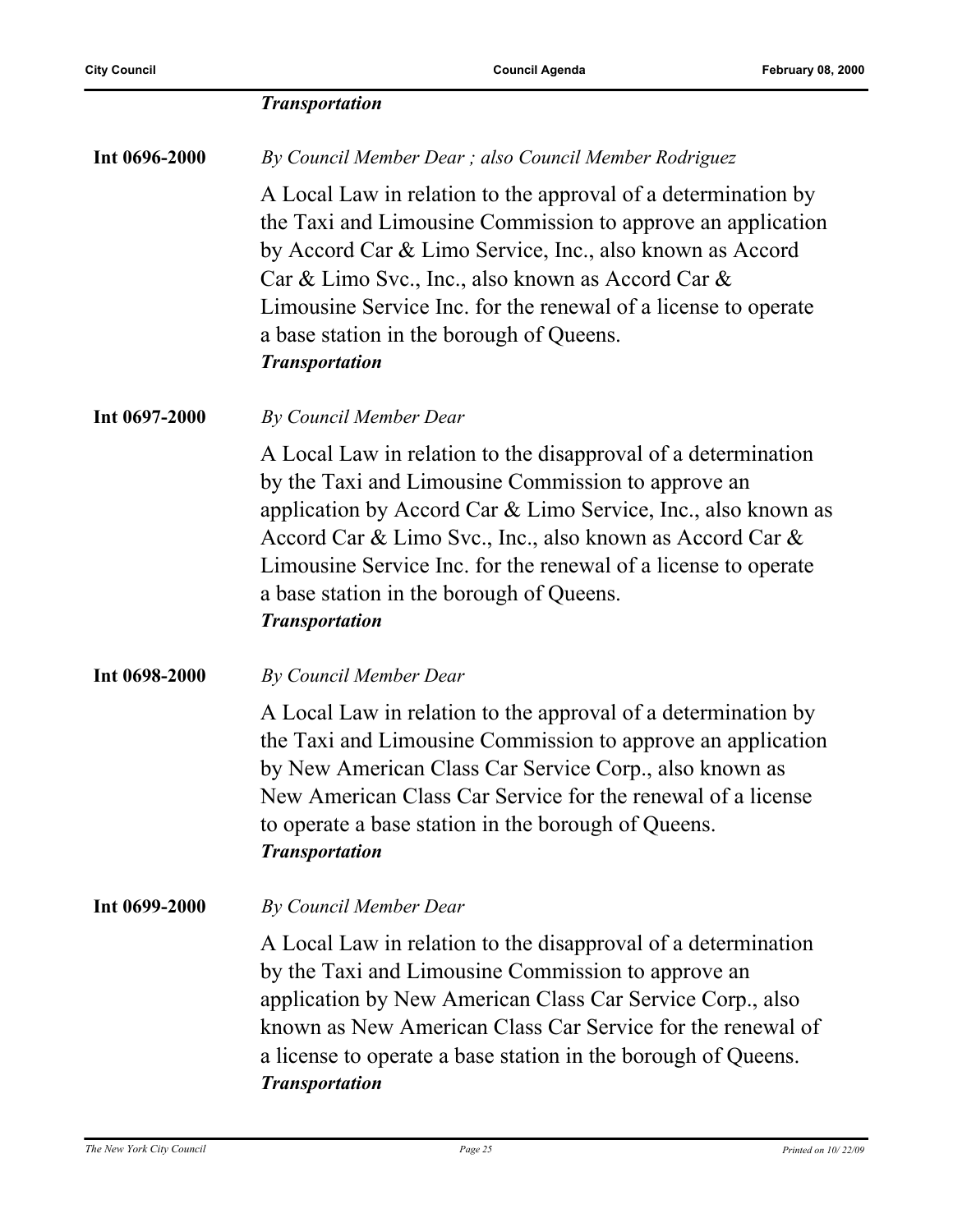| Int 0700-2000 | By Council Member Dear                                                                                                                                                                                                                                                      |
|---------------|-----------------------------------------------------------------------------------------------------------------------------------------------------------------------------------------------------------------------------------------------------------------------------|
|               | A Local Law in relation to the approval of a determination by<br>the Taxi and Limousine Commission to approve an application<br>by Arirang Car Service Inc. for the renewal of a license to<br>operate a base station in the borough of Queens.<br><b>Transportation</b>    |
| Int 0701-2000 | By Council Member Dear                                                                                                                                                                                                                                                      |
|               | A Local Law in relation to the disapproval of a determination<br>by the Taxi and Limousine Commission to approve an<br>application by Arirang Car Service Inc. for the renewal of a<br>license to operate a base station in the borough of Queens.<br><b>Transportation</b> |
| Int 0702-2000 | By Council Members Dear and Malave-Dilan                                                                                                                                                                                                                                    |
|               | A Local Law in relation to the approval of a determination by<br>the Taxi and Limousine Commission to approve an application<br>by Atlantic Car Service for the renewal of a license to operate<br>a base station in the borough of Brooklyn.<br><b>Transportation</b>      |
| Int 0703-2000 | By Council Member Dear                                                                                                                                                                                                                                                      |
|               | A Local Law in relation to the disapproval of a determination<br>by the Taxi and Limousine Commission to approve an<br>application by Atlantic Car Service for the renewal of a license<br>to operate a base station in the borough of Brooklyn.<br><b>Transportation</b>   |
| Int 0704-2000 | <b>By Council Member Dear</b>                                                                                                                                                                                                                                               |
|               | A Local Law in relation to the approval of a determination by<br>the Taxi and Limousine Commission to approve an application<br>by E.Z. Transportation Inc. for a license to operate a new base<br>station in the borough of Manhattan.<br><b>Transportation</b>            |

**Int 0705-2000** *By Council Member Dear*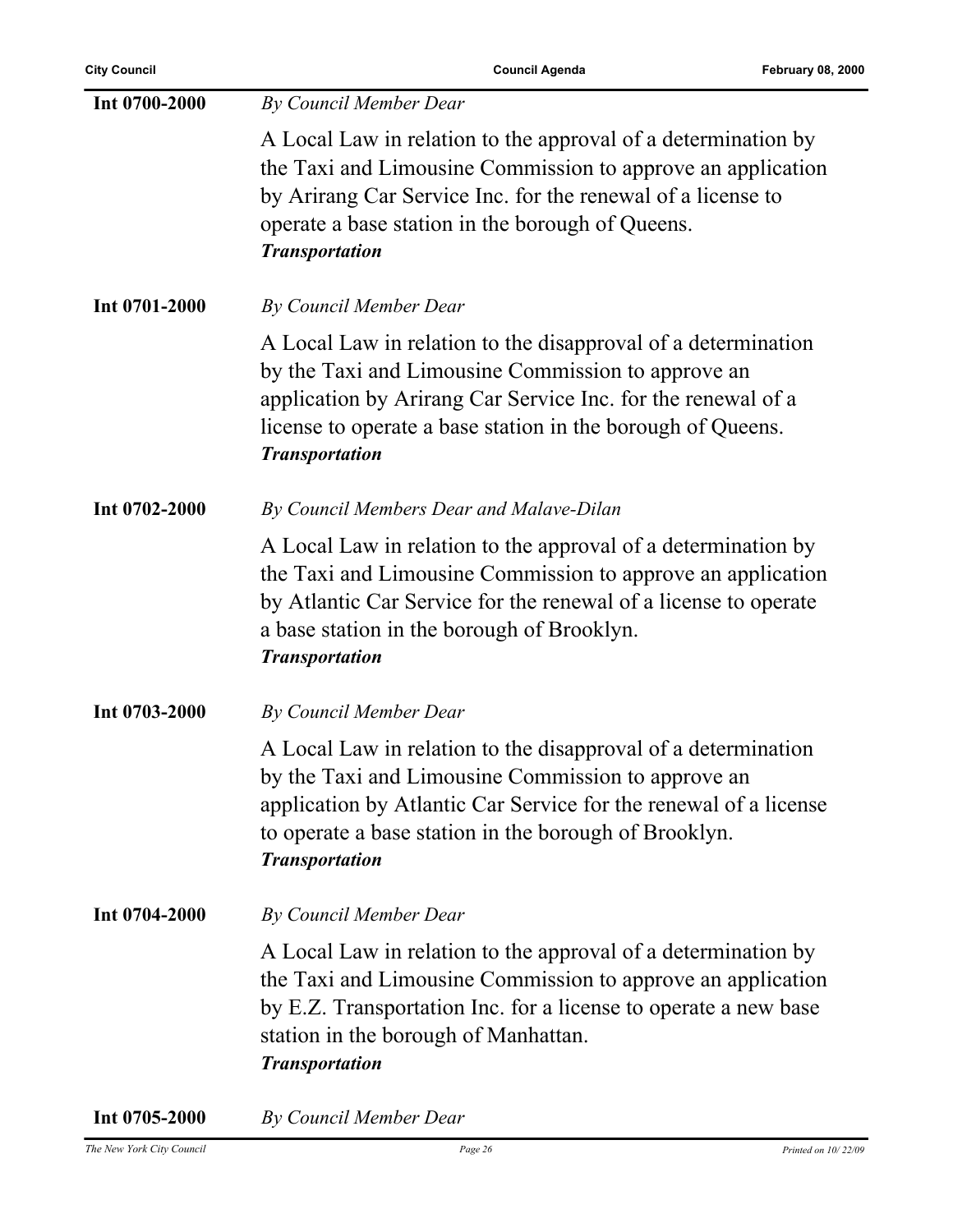|               | A Local Law in relation to the disapproval of a determination<br>by the Taxi and Limousine Commission to approve an<br>application by E.Z. Transportation Inc. for a license to operate<br>a new base station in the borough of Manhattan.<br><b>Transportation</b>                                                                                                                               |
|---------------|---------------------------------------------------------------------------------------------------------------------------------------------------------------------------------------------------------------------------------------------------------------------------------------------------------------------------------------------------------------------------------------------------|
| Int 0706-2000 | By Council Member Dear                                                                                                                                                                                                                                                                                                                                                                            |
|               | A Local Law in relation to the approval of a determination by<br>the Taxi and Limousine Commission to approve an application<br>by High Class Deluxe, LTD. also known as High Class<br>Deluxe, LTD for a license to operate a new base station in the<br>borough of The Bronx.<br><b>Transportation</b>                                                                                           |
| Int 0707-2000 | <b>By Council Member Dear</b>                                                                                                                                                                                                                                                                                                                                                                     |
|               | A Local Law in relation to the disapproval of a determination<br>by the Taxi and Limousine Commission to approve an<br>application by High Class Deluxe, LTD. also known as High<br>Class Deluxe, LTD for a license to operate a new base station<br>in the borough of the Bronx.<br><b>Transportation</b>                                                                                        |
| Int 0708-2000 | By Council Member Dear                                                                                                                                                                                                                                                                                                                                                                            |
|               | A Local Law in relation to the approval of a determination by<br>the Taxi and Limousine Commission to approve an application<br>by Liberty Express Car & Limo Services, Inc. also known as<br>Liberty Express Car & Limo Service, Inc. also known as<br>Liberty Express Car & Limo Service Inc. for a license to<br>operate a new base station in the borough of Queens.<br><b>Transportation</b> |
| Int 0709-2000 | By Council Member Dear                                                                                                                                                                                                                                                                                                                                                                            |
|               | A Local Law in relation to the disapproval of a determination<br>by the Taxi and Limousine Commission to approve an<br>application by Liberty Express Car & Limo Services, Inc. also<br>known as Liberty Express Car & Limo Service, Inc. also                                                                                                                                                    |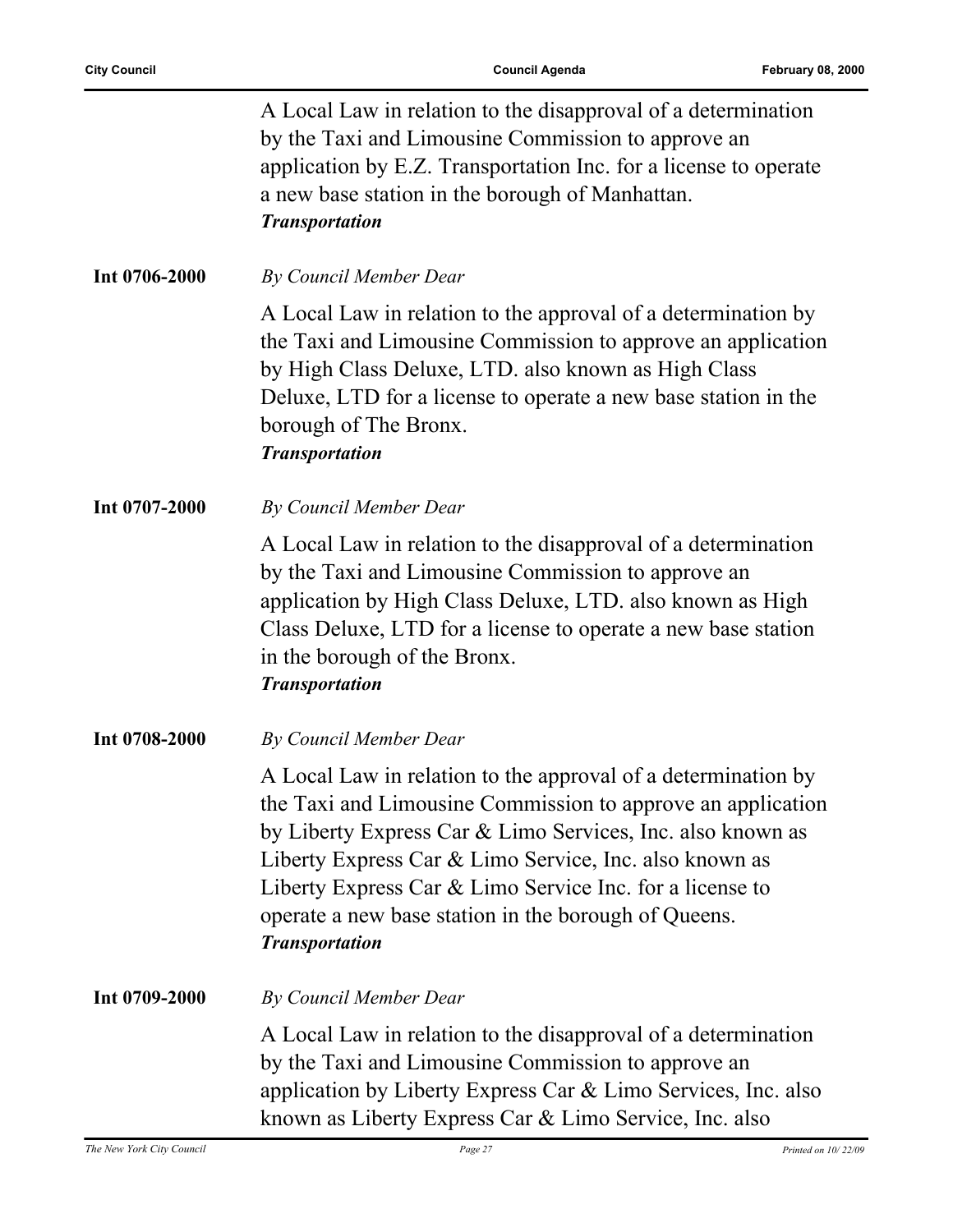|               | known as Liberty Express Car & Limo Service Inc. for a<br>license to operate a new base station in the borough of<br>Queens.<br><b>Transportation</b>                                                                                                                                     |
|---------------|-------------------------------------------------------------------------------------------------------------------------------------------------------------------------------------------------------------------------------------------------------------------------------------------|
| Int 0710-2000 | By Council Member Dear                                                                                                                                                                                                                                                                    |
|               | A Local Law in relation to the approval of a determination by<br>the Taxi and Limousine Commission to approve an application<br>by $M \& H$ Transportation Corp. for a license to operate a new<br>base station in the borough of Brooklyn.<br><b>Transportation</b>                      |
| Int 0711-2000 | By Council Member Dear                                                                                                                                                                                                                                                                    |
|               | A Local Law in relation to the disapproval of a determination<br>by the Taxi and Limousine Commission to approve an<br>application M $\&$ H Transportation Corp. for a license to<br>operate a new base station in the borough of Brooklyn.<br><b>Transportation</b>                      |
| Int 0712-2000 | By Council Member Dear                                                                                                                                                                                                                                                                    |
|               | A Local Law in relation to the approval of a determination by<br>the Taxi and Limousine Commission to approve an application<br>by New York Flag Car & Limousine Service, Inc. for a license<br>to operate a new base station in the borough of Manhattan.<br><b>Transportation</b>       |
| Int 0713-2000 | By Council Member Dear                                                                                                                                                                                                                                                                    |
|               | A Local Law in relation to the disapproval of a determination<br>by the Taxi and Limousine Commission to approve an<br>application by New York Flag Car & Limousine Service, Inc.<br>for a license to operate a new base station in the borough of<br>Manhattan.<br><b>Transportation</b> |
| Int 0714-2000 | By Council Member Dear                                                                                                                                                                                                                                                                    |
|               | A Local Law in relation to the approval of a determination by                                                                                                                                                                                                                             |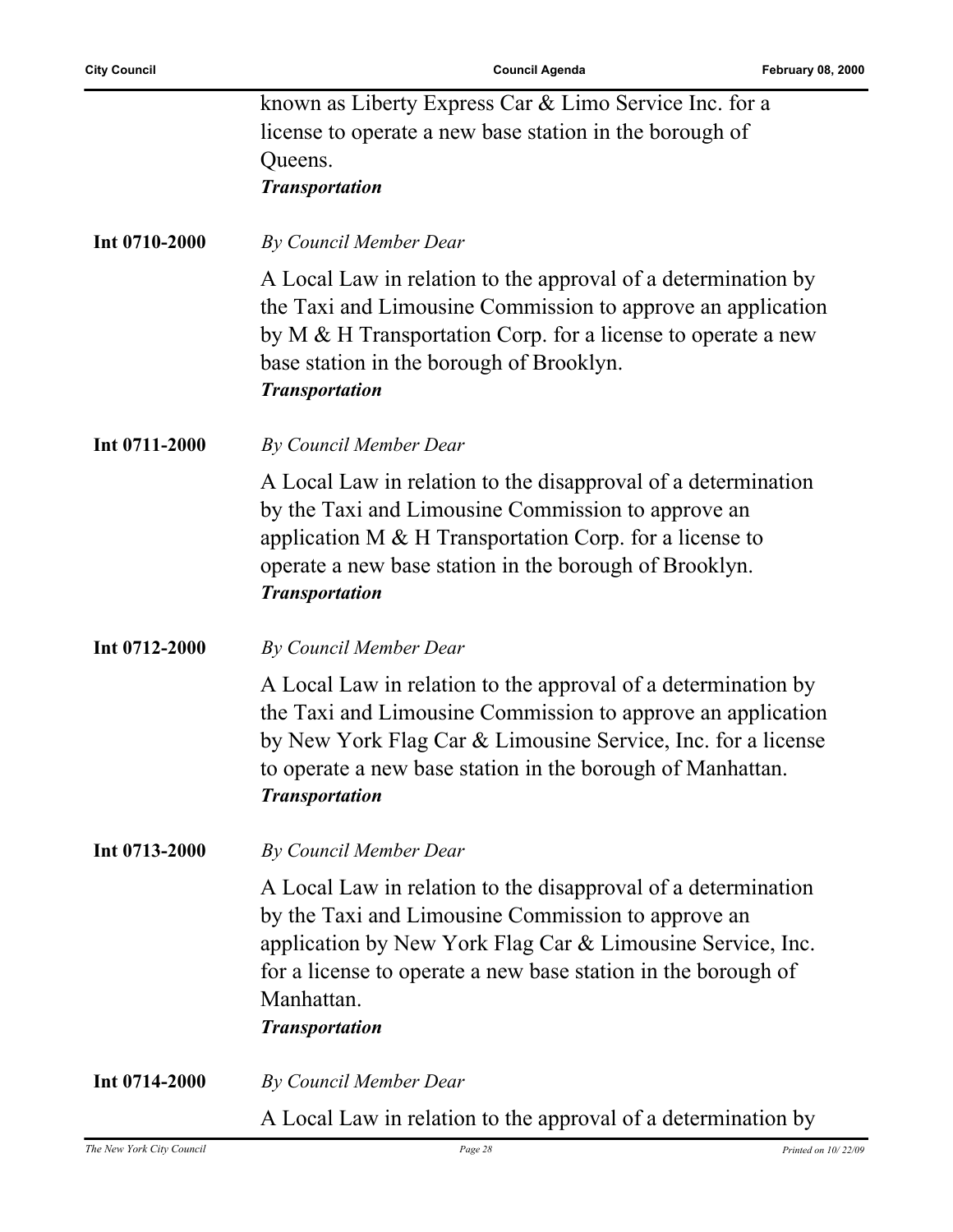|               | the Taxi and Limousine Commission to approve an application<br>by Teito America, Inc. also known as Tieton America Inc. also<br>known as Tieto America Inc. for a license to operate a new<br>base station in the borough of Queens.<br><b>Transportation</b>                                                                     |
|---------------|-----------------------------------------------------------------------------------------------------------------------------------------------------------------------------------------------------------------------------------------------------------------------------------------------------------------------------------|
| Int 0715-2000 | By Council Member Dear                                                                                                                                                                                                                                                                                                            |
|               | A Local Law in relation to the disapproval of a determination<br>by the Taxi and Limousine Commission to approve an<br>application by Teito America, Inc. also known as Tieton<br>America Inc. also known as Tieto America Inc. for a license to<br>operate a new base station in the borough of Queens.<br><b>Transportation</b> |
| Res 1176-2000 | By Council Members Dear, Malave-Dilan, Espada, Lopez,<br>Marshall, Moskowitz and Nelson; also Council Members Boyland,<br>Harrison, Michels, Povman, Rodriguez and Warden                                                                                                                                                         |
|               | Resolution calling upon the New York City Board of<br>Education to immediately commence negotiations with the<br>United Federation of Teachers and to raise New York City<br>teachers' salaries to levels comparable with suburban teachers'<br>salaries.<br><b>Civil Service &amp; Labor</b>                                     |
| Res 1177-2000 | By Council Member Dear; also Council Members Koslowitz and<br>Wooten                                                                                                                                                                                                                                                              |
|               | Resolution to support efforts to grant Elian Gonzalez U.S.<br>citizenship and ensure his case is heard in family court in order<br>to decide Elian's fate in the best interests of this young child.<br>Parks, Recreation, Cultural Affairs and International Intergroup<br><b>Relations</b>                                      |
| Int 0716-2000 | By Council Members Eisland and McCaffrey (by request of the<br>Mayor); also Council Members Leffler, Pinkett, Povman, Wooten<br>and Marshall                                                                                                                                                                                      |
|               | A Local Law to amend the New York city charter in relation to                                                                                                                                                                                                                                                                     |

*The New York City Council Page 29 Printed on 10/ 22/09*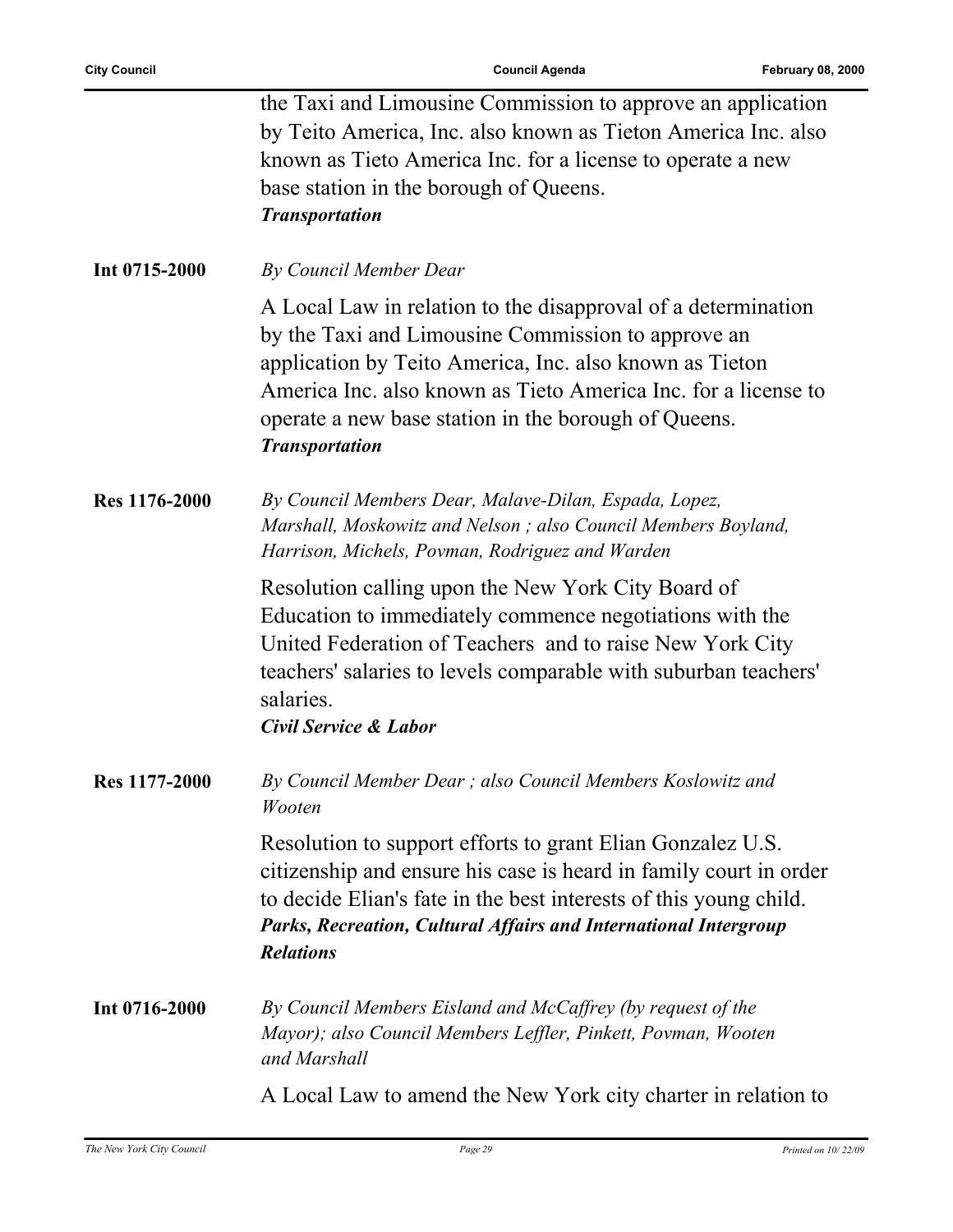|                      | authorizing the department of transportation to extend the date                                                                                                                                                                                                                                                                                                                                                                                                                                                                                                                                                                                                                                                     |
|----------------------|---------------------------------------------------------------------------------------------------------------------------------------------------------------------------------------------------------------------------------------------------------------------------------------------------------------------------------------------------------------------------------------------------------------------------------------------------------------------------------------------------------------------------------------------------------------------------------------------------------------------------------------------------------------------------------------------------------------------|
|                      | of the franchise for the operation and maintenance of bus stop                                                                                                                                                                                                                                                                                                                                                                                                                                                                                                                                                                                                                                                      |
|                      | shelters.<br><b>Preconsidered - Zoning and Franchises/Land Use</b>                                                                                                                                                                                                                                                                                                                                                                                                                                                                                                                                                                                                                                                  |
|                      |                                                                                                                                                                                                                                                                                                                                                                                                                                                                                                                                                                                                                                                                                                                     |
| Res 1178-2000        | By Council Members Espada, Henry and Lopez; also Council<br>Member Harrison                                                                                                                                                                                                                                                                                                                                                                                                                                                                                                                                                                                                                                         |
|                      | Resolution calling upon the New York City School<br>Construction Authority to proceed rapidly with the<br>rehabilitation of Public School 31 (PS 31) in the Bronx, so<br>that the students and faculty of PS 31 can be returned to their<br>historic and beloved facility as soon as possible.<br><b>Education</b>                                                                                                                                                                                                                                                                                                                                                                                                  |
| <b>SLR 0177-2000</b> | By Fiala ; also Council Members Abel and Golden                                                                                                                                                                                                                                                                                                                                                                                                                                                                                                                                                                                                                                                                     |
|                      | State Legislation Resolution requesting the New York State<br>Legislature to pass bills introduced by Senator Marchi,<br>S.1439-A, and Assembly Member Straniere, A.4358-A, "AN<br>ACT authorizing the city of New York to reconvey its interest<br>in certain real property acquired by in rem tax foreclosure in<br>the borough of Staten Island to former owners Philip and<br>Francine Mazzara, without public auction and notwithstanding<br>expiration of the two year period within which application may<br>be made to the city to release its interest in property thus<br>acquired; Block No. 7089, Lot No. 30 on tax map for the<br>borough of Staten Island".<br><b>State &amp; Federal Legislation</b> |
| <b>SLR 0178-2000</b> | By Council Member Fisher; also Council Members O'Donovan<br>and Abel                                                                                                                                                                                                                                                                                                                                                                                                                                                                                                                                                                                                                                                |
|                      | State Legislation Resolution requesting the New York State<br>Legislature to pass bills introduced by Senator Santiago,<br>S.5629-A and by the Committee on Rules, A.8366-A, "AN<br>ACT authorizing the city of New York to reconvey its interest<br>in certain real property acquired by in rem tax foreclosure in<br>the borough of Brooklyn to former owner Richard Olwek                                                                                                                                                                                                                                                                                                                                        |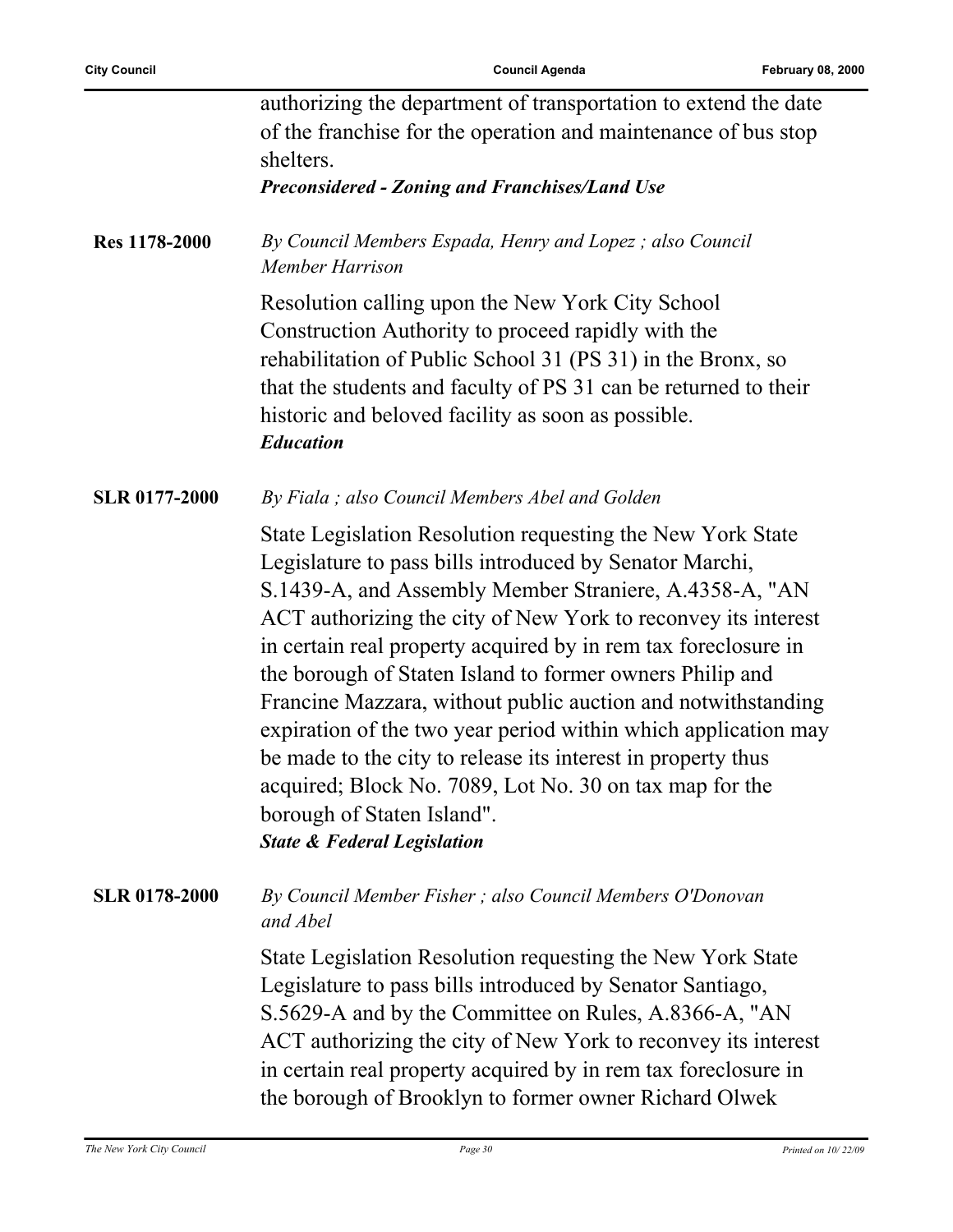|                      | notwithstanding expiration of the two year period within<br>which application may be made to the city to release its<br>interest in property thus acquired; Block No. 2947, Lot No. 3<br>on tax map for the borough of Brooklyn".<br><b>State &amp; Federal Legislation</b>                                                                                                                                                                                                                                         |
|----------------------|---------------------------------------------------------------------------------------------------------------------------------------------------------------------------------------------------------------------------------------------------------------------------------------------------------------------------------------------------------------------------------------------------------------------------------------------------------------------------------------------------------------------|
| Res 1179-2000        | By Council Members Foster, Clarke, Henry, Watkins and White;<br>also Council Members McCaffrey and Abel                                                                                                                                                                                                                                                                                                                                                                                                             |
|                      | Resolution calling upon the New York City Board of<br>Education to ensure that comparative religious traditions is<br>offered as an elective course of study in all New York City<br>public high schools.<br><b>Education</b>                                                                                                                                                                                                                                                                                       |
| Res 1180-2000        | By Council Members Lopez, Clarke, Boyland, Carrion, Espada,<br>Henry, Marshall, Moskowitz, Warden, Watkins and White; also<br>Council Members DiBrienza, Fisher, Foster, Harrison, Leffler,<br>Linares, Michels, Perkins, Robles and Abel                                                                                                                                                                                                                                                                           |
|                      | Resolution calling upon the Governor and the State<br>Legislature to meet with the Metropolitan Transportation<br>Authority and either implement a comprehensive half-fare<br>program for persons with serious mental illness who receive<br>Supplemental Social Security Income or else revise existing<br>law so that the reduced fare provided to the users of the<br>commuter services between New York City and its suburbs<br>may be extended to the users of New York City Transit.<br><b>Transportation</b> |
| <b>Res 1181-2000</b> | By Council Members Lopez, Clarke, Boyland, Carrion, Espada,<br>Henry, Marshall, Moskowitz, Nelson, Pinkett, Warden and White;<br>also Council Members Foster, Harrison, Leffler, Linares, Michels,<br>Perkins, Spigner and Watkins                                                                                                                                                                                                                                                                                  |
|                      | Resolution calling upon the appropriate committee of the City<br>Council to hold hearings on the non-compliance by<br>Metropolitan Transportation Authority with the mandate of<br>Chapter 422 of the Laws of 1999 that those New York City<br>transit users, with serious mental illness who also receive                                                                                                                                                                                                          |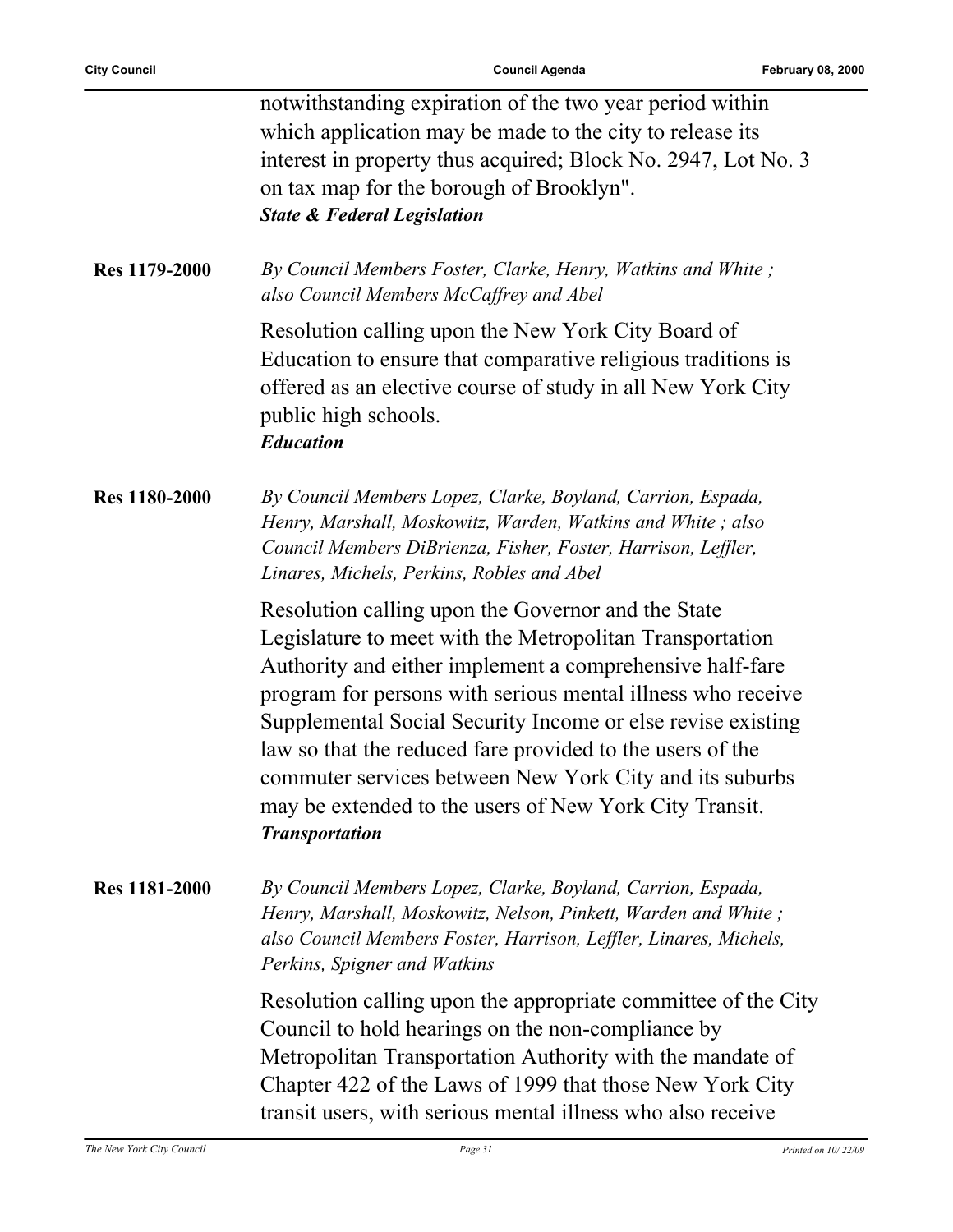÷,

|                      | Supplemental Social Security, pay the same half-fare as other<br>persons with a disability.<br><b>Transportation</b>                                                                                                                                                                                                                                                                                                                                                                                                                                                                                                                                                                                         |
|----------------------|--------------------------------------------------------------------------------------------------------------------------------------------------------------------------------------------------------------------------------------------------------------------------------------------------------------------------------------------------------------------------------------------------------------------------------------------------------------------------------------------------------------------------------------------------------------------------------------------------------------------------------------------------------------------------------------------------------------|
| <b>SLR 0179-2000</b> | By Council Member O'Donovan                                                                                                                                                                                                                                                                                                                                                                                                                                                                                                                                                                                                                                                                                  |
|                      | State Legislation Resolution requesting the New York State<br>Legislature to pass bills introduced by Senator Marchi,<br>S.6353, and Assembly Member Connelly, A.9337, "AN ACT<br>authorizing the city of New York to reconvey its interest in<br>certain real property acquired by in rem tax foreclosure in the<br>borough of Staten Island to former owners Robert M. and<br>Lillian McNee, without public auction and notwithstanding<br>expiration of the two year period within which application may<br>be made to the city to release its interest in property thus<br>acquired; Block No. 69, Lot No. 98 on tax map for the<br>borough of Staten Island".<br><b>State &amp; Federal Legislation</b> |
| Res 1182-2000        | By Council Members Perkins, Carrion, Espada, Linares, Marshall,<br>Michels, Reed, Warden, Watkins, White and Wooten; also Council<br>Members Berman, Boyland, Eldridge and Rodriguez                                                                                                                                                                                                                                                                                                                                                                                                                                                                                                                         |
|                      | Resolution calling on the City of New York to divest its<br>public pension fund holdings in Talisman Energy.<br><b>Governmental Operations</b>                                                                                                                                                                                                                                                                                                                                                                                                                                                                                                                                                               |
| Int 0717-2000        | By Council Members Pinkett and Moskowitz (by request of the<br>Mayor)                                                                                                                                                                                                                                                                                                                                                                                                                                                                                                                                                                                                                                        |
|                      | A Local Law to amend the administrative code of the city of<br>New York, in relation to annual disclosure of financial<br>interests.<br><b>Governmental Operations</b>                                                                                                                                                                                                                                                                                                                                                                                                                                                                                                                                       |
| <b>SLR 0180-2000</b> | By Council Members Provenzano, Linares and Golden                                                                                                                                                                                                                                                                                                                                                                                                                                                                                                                                                                                                                                                            |
|                      | State Legislation Resolution requesting the New York State<br>Legislature to pass a bill introduced by Senator Velella,<br>S.6221, "AN ACT authorizing the city of New York to                                                                                                                                                                                                                                                                                                                                                                                                                                                                                                                               |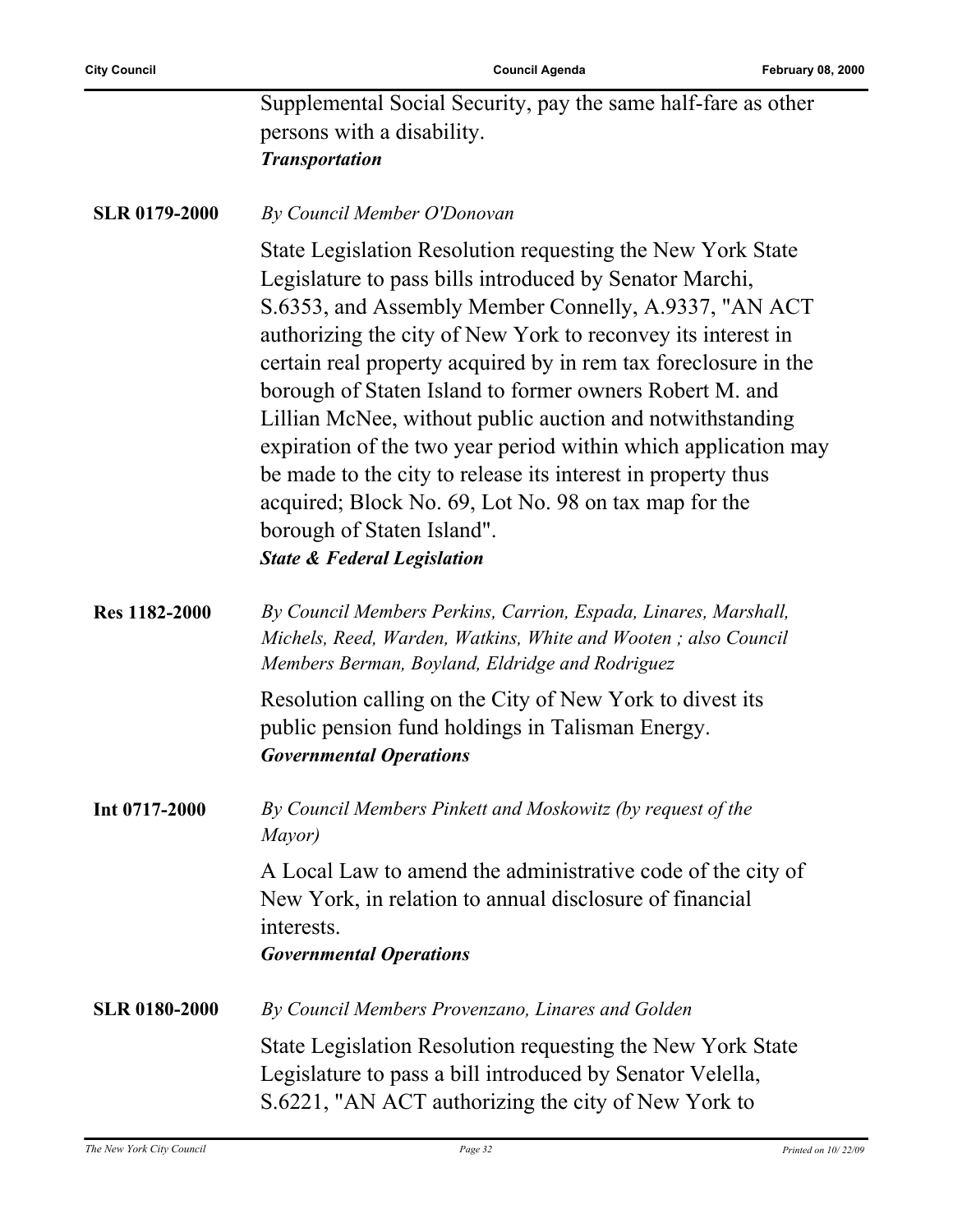$\overline{a}$ 

|                      | reconvey its interest in certain real property acquired by in rem<br>tax foreclosure in the borough of Bronx to former owner<br>Antoinette Torsiello notwithstanding expiration of the two<br>year period within which application may be made to the city<br>to release its interest in property thus acquired; Block No.<br>4046, Lot No. 12 on tax map for the borough of Bronx".<br><b>State &amp; Federal Legislation</b>                                                                                             |
|----------------------|----------------------------------------------------------------------------------------------------------------------------------------------------------------------------------------------------------------------------------------------------------------------------------------------------------------------------------------------------------------------------------------------------------------------------------------------------------------------------------------------------------------------------|
| Int 0718-2000        | By The Speaker (Speaker Quinn) and Council Member Foster and<br>Rivera; also Council Members Eisland, Michels and O'Donovan                                                                                                                                                                                                                                                                                                                                                                                                |
|                      | A Local Law in relation to a street name, Gershwin Way,<br>Borough of Manhattan and the repeal of local law number 77<br>for the year 1999.<br>Parks, Recreation, Cultural Affairs and International Intergroup<br><b>Relations</b>                                                                                                                                                                                                                                                                                        |
| <b>SLR 0181-2000</b> | By Rivera                                                                                                                                                                                                                                                                                                                                                                                                                                                                                                                  |
|                      | State Legislation Resolution requesting the New York State<br>Legislature to pass bills introduced by Senator Padavan,<br>S.1782, and Assembly Member McLaughlin, A.5983, "AN<br>ACT to amend the administrative code of the city of New<br>York, in relation to residence districts".<br><b>State &amp; Federal Legislation</b>                                                                                                                                                                                           |
| <b>SLR 0182-2000</b> | By Rivera, Council Members Carrion, Koslowitz, Lasher, Lopez<br>and Pinkett; also Council Members Harrison and Leffler                                                                                                                                                                                                                                                                                                                                                                                                     |
|                      | State Legislation Resolution requesting the New York State<br>Legislature to pass a bill introduced by Senator Maltese,<br>S.5248, "AN ACT to amend the charter of the city of New<br>York, in relation to creating an emerging industries<br>commission and to amend the administrative code of the city<br>of New York, in relation to providing commercial rent tax,<br>general corporation tax and unincorporated business tax<br>credits for emerging industry businesses".<br><b>State &amp; Federal Legislation</b> |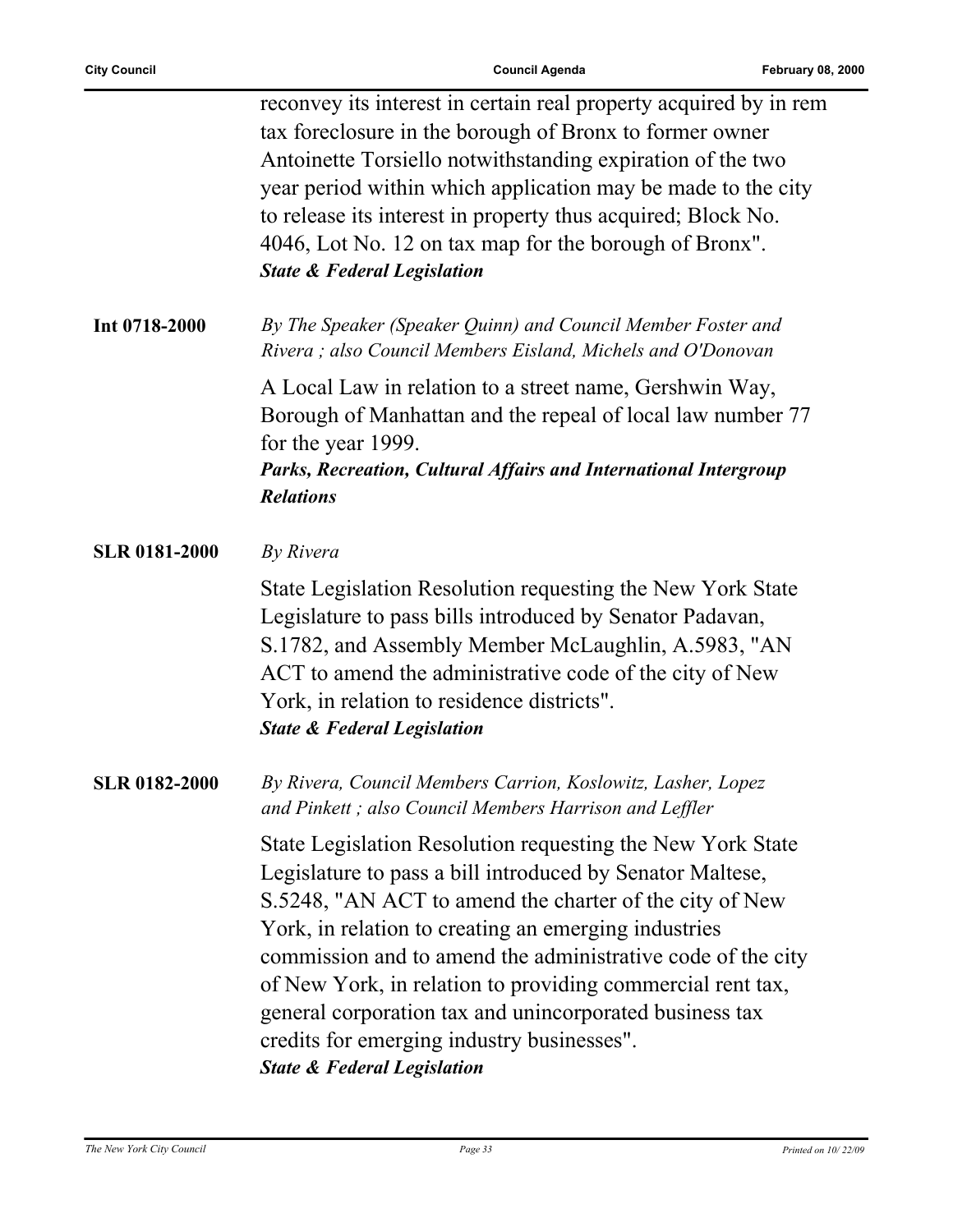l,

| <b>SLR 0183-2000</b> | By Rivera and Council Member Lopez                                                                                                                                                                                                                                                                                                                                                                                                                         |
|----------------------|------------------------------------------------------------------------------------------------------------------------------------------------------------------------------------------------------------------------------------------------------------------------------------------------------------------------------------------------------------------------------------------------------------------------------------------------------------|
|                      | State Legislation Resolution requesting the New York State<br>Legislature to pass a bill introduced by Assembly Members<br>Dinowitz and Abbate, et al, A.6944, "AN ACT to amend the<br>administrative code of the city of New York and the vehicle<br>and traffic law, in relation to allowing citizens to issue tickets<br>to designated officers and appointed employees of the parking<br>violations bureau".<br><b>State &amp; Federal Legislation</b> |
| <b>SLR 0184-2000</b> | By Rivera and Council Member Pinkett                                                                                                                                                                                                                                                                                                                                                                                                                       |
|                      | State Legislation Resolution requesting the New York State<br>Legislature to pass a bill introduced by Assembly Member<br>McLaughlin, A.6018, "AN ACT to amend the vehicle and<br>traffic law, in relation to the annual fee for lessor filing of<br>registration plate numbers with a parking violations bureau in<br>cities of one million or more persons for each leased or rented<br>vehicle owned by it".<br><b>State &amp; Federal Legislation</b>  |
| <b>SLR 0185-2000</b> | By Rivera and Council Member Carrion; also Council Member<br>Leffler                                                                                                                                                                                                                                                                                                                                                                                       |
|                      | State Legislation Resolution requesting the New York State<br>Legislature to pass a bill introduced by Assembly Members<br>McLaughlin, Mayersohn, Ramirez, Brennan and Denis, et al,<br>A.6024, "AN ACT to amend the tax law, in relation to a<br>surcharge on tickets for professional sporting events".<br><b>State &amp; Federal Legislation</b>                                                                                                        |
| <b>SLR 0186-2000</b> | By Rivera, Council Members O'Donovan, Pinkett and Fiala; also<br>Council Members Golden and Provenzano                                                                                                                                                                                                                                                                                                                                                     |
|                      | State Legislation Resolution requesting the New York State<br>Legislature to pass bills introduced by Senator Marchi,<br>S.4008-A and Assembly Member Vitaliano, A.7259-A, "AN<br>ACT in relation to allowing prior service credit for Joseph K.<br>Mayrose for service as a New York city police department                                                                                                                                               |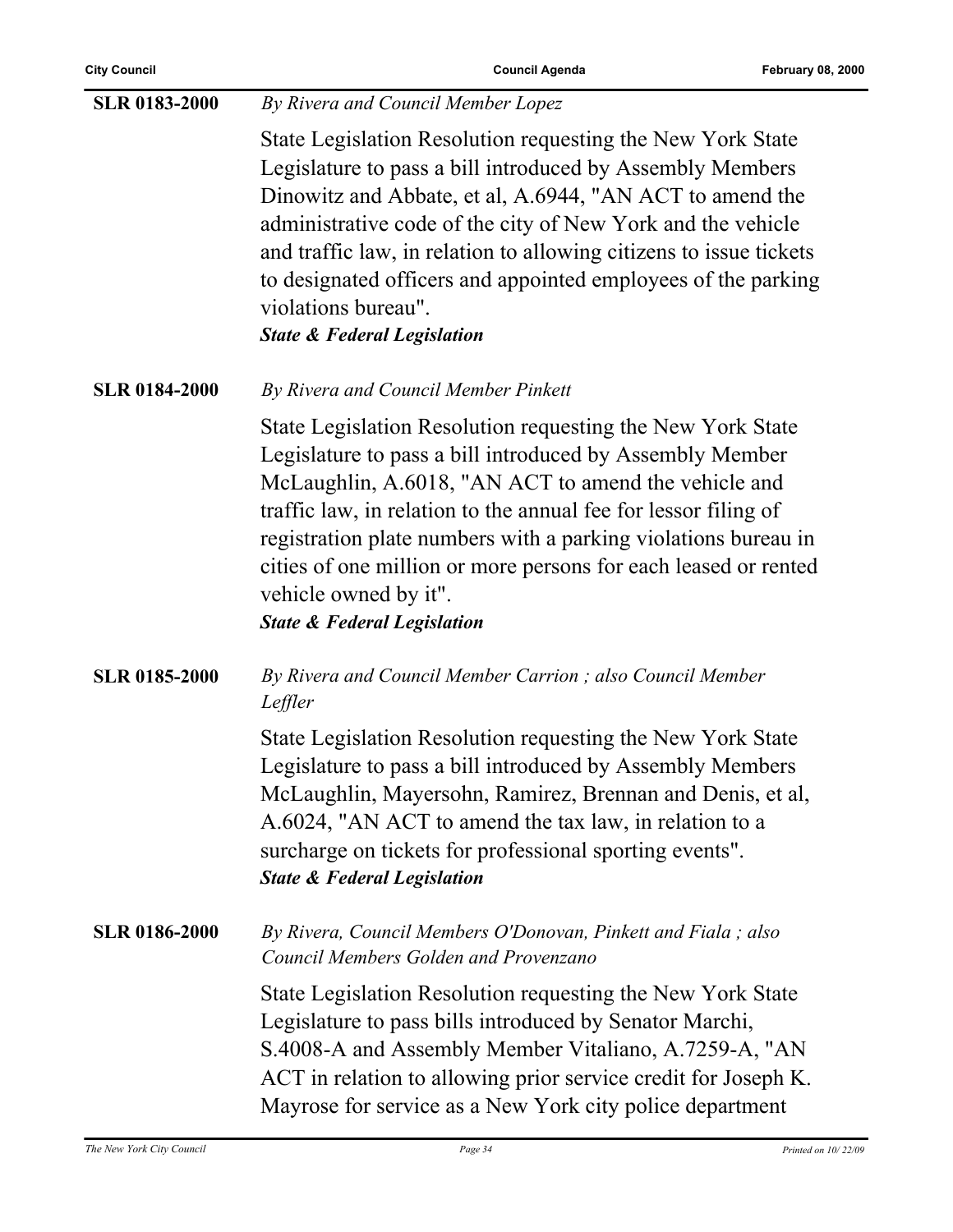|                      | trainee".<br><b>State &amp; Federal Legislation</b>                                                                                                                                                                                                                                                                                                                                                                                                                                                                                                                                                                                                                                                                                                                                            |
|----------------------|------------------------------------------------------------------------------------------------------------------------------------------------------------------------------------------------------------------------------------------------------------------------------------------------------------------------------------------------------------------------------------------------------------------------------------------------------------------------------------------------------------------------------------------------------------------------------------------------------------------------------------------------------------------------------------------------------------------------------------------------------------------------------------------------|
| <b>SLR 0187-2000</b> | By Rivera, Council Members Carrion, Lopez and Pinkett; also<br>Council Member Eisland                                                                                                                                                                                                                                                                                                                                                                                                                                                                                                                                                                                                                                                                                                          |
|                      | State Legislation Resolution requesting the New York State<br>Legislature to pass bills introduced by Senators Maltese and<br>Trunzo, S.5595-A and by the Committee on Rules, A.8069-A,<br>"AN ACT to amend the administrative code of the city of New<br>York, in relation to the establishment of a twenty-five year<br>retirement program for members of the New York city<br>employees' retirement system employed as supervising<br>emergency medical service specialists (EMS lieutenants and<br>captains) and EMS chief officers; and to amend the retirement<br>and social security law, in relation to the establishment of<br>twenty-five year retirement programs for such members who<br>are subject to articles 11 and 15 of such law".<br><b>State &amp; Federal Legislation</b> |
| <b>SLR 0188-2000</b> | By Rivera and Council Member Pinkett                                                                                                                                                                                                                                                                                                                                                                                                                                                                                                                                                                                                                                                                                                                                                           |
|                      | State Legislation Resolution requesting the New York State<br>Legislature to pass bills introduced by Senators Maltese,<br>Padavan, Velella, S.1750-A and Assembly Members Pheffer,<br>Cook, Espaillat, et al, A.3020-A, "AN ACT to amend the<br>administrative code of the city of New York, in relation to<br>expenditures made by the New York city police pension fund,<br>suchapter two in acquiring, managing and protecting<br>investments of its funds."<br><b>State &amp; Federal Legislation</b>                                                                                                                                                                                                                                                                                     |
| <b>SLR 0189-2000</b> | By Rivera                                                                                                                                                                                                                                                                                                                                                                                                                                                                                                                                                                                                                                                                                                                                                                                      |
|                      | State Legislation Resolution requesting the New York State<br>Legislature to pass a bill introduced by Senators Onorato and<br>Smith, S.487, "AN ACT to amend the New York city charter,<br>in relation to the duties of community boards regarding<br>establishments featuring nudity for entertainment purposes".                                                                                                                                                                                                                                                                                                                                                                                                                                                                            |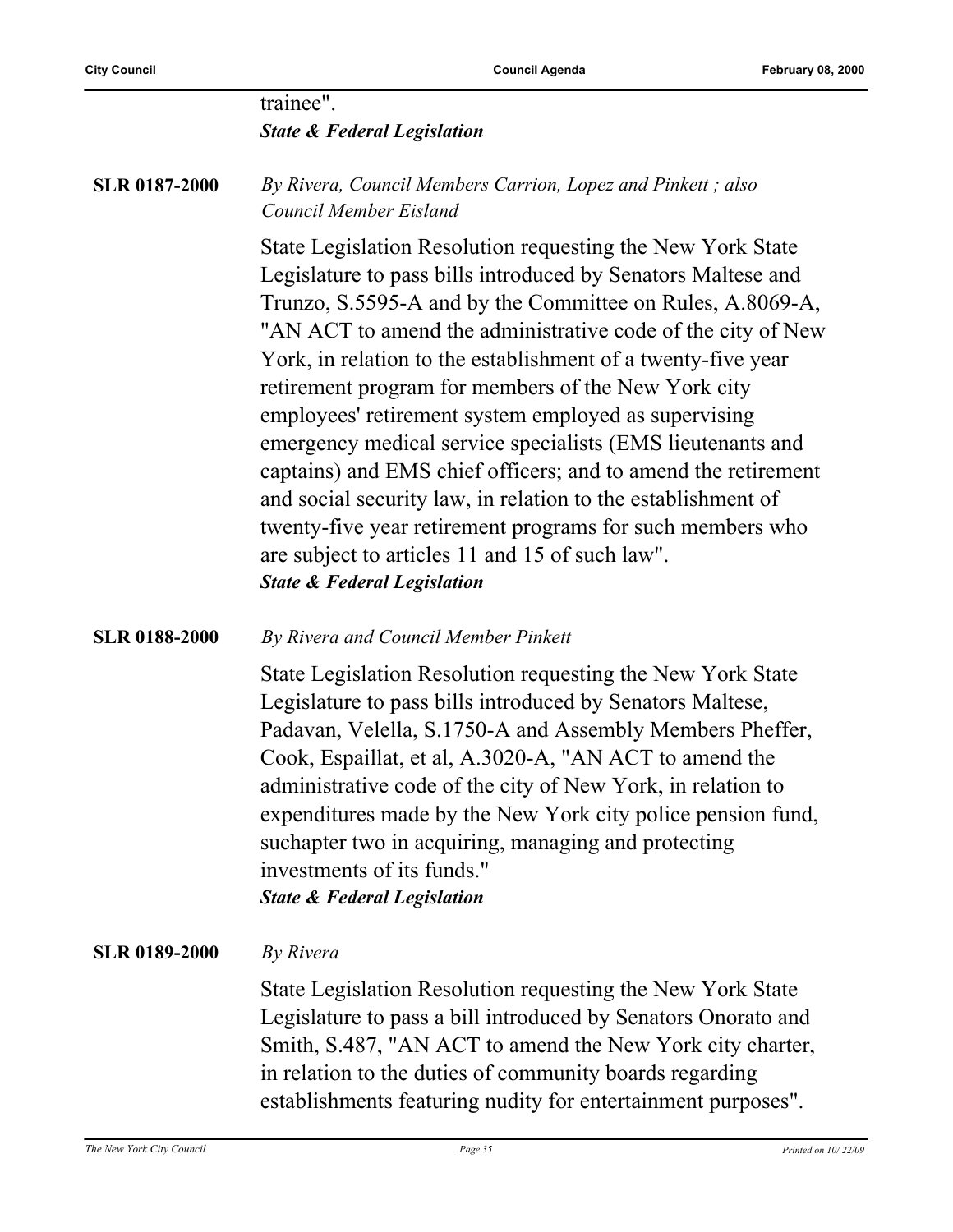|                      | <b>State &amp; Federal Legislation</b>                                                                                                                                                                                                                                                                                                                                                                                                                                                                                                                                                                                                                                                                                                                  |
|----------------------|---------------------------------------------------------------------------------------------------------------------------------------------------------------------------------------------------------------------------------------------------------------------------------------------------------------------------------------------------------------------------------------------------------------------------------------------------------------------------------------------------------------------------------------------------------------------------------------------------------------------------------------------------------------------------------------------------------------------------------------------------------|
| <b>SLR 0190-2000</b> | By Council Member Robinson; also Council Member Abel                                                                                                                                                                                                                                                                                                                                                                                                                                                                                                                                                                                                                                                                                                    |
|                      | State Legislation Resolution requesting the New York State<br>Legislature to pass bills introduced by Senator Santiago,<br>S.6355, and Assembly Member Vann, A.9340, "AN ACT<br>authorizing the city of New York to reconvey its interest in<br>certain real property acquired by in rem tax foreclosure in the<br>borough of Brooklyn to former owner George Black, or if he<br>is deceased, to the person or persons who would have inherited<br>said property from him, notwithstanding expiration of the two<br>year period within which application may be made to the city<br>to release its interest in property thus acquired; Block No.<br>1762, Lot No. 62 on tax map for the borough of Brooklyn".<br><b>State &amp; Federal Legislation</b> |
| Res 1183-2000        | By Council Members Rodriguez, Espada, Marshall, Nelson and<br>Golden; also Council Members DiBrienza, Leffler, O'Donovan,<br>Pinkett and Abel                                                                                                                                                                                                                                                                                                                                                                                                                                                                                                                                                                                                           |
|                      | Resolution calling upon the United States Postal Service to<br>issue a stamp commemorating Commodore John Barry in<br>2003 in recognition of his great contributions to this country<br>during what will be the 200th anniversary of his death.<br><b>IMMEDIATE CONSIDERATION or Parks, Recreation, Cultural</b><br><b>Affairs and International Intergroup Relations</b>                                                                                                                                                                                                                                                                                                                                                                               |
| Int 0719-2000        | By Council Members Sabini, Marshall, McCaffrey, Malave-Dilan,<br>Henry and Reed; also Council Members Koslowitz, Leffler,<br>O'Donovan, Robles, Wooten and Golden                                                                                                                                                                                                                                                                                                                                                                                                                                                                                                                                                                                       |
|                      | A Local Law to amend the administrative code of the city of<br>New York in relation to suspending street cleaning rules on<br>the Feast of our Lady of Guadalupe.<br><b>Transportation</b>                                                                                                                                                                                                                                                                                                                                                                                                                                                                                                                                                              |
| Int 0720-2000        | By Council Member Spigner; also Council Member O'Donovan                                                                                                                                                                                                                                                                                                                                                                                                                                                                                                                                                                                                                                                                                                |
|                      | A Local Law to amend the administrative code of the city of                                                                                                                                                                                                                                                                                                                                                                                                                                                                                                                                                                                                                                                                                             |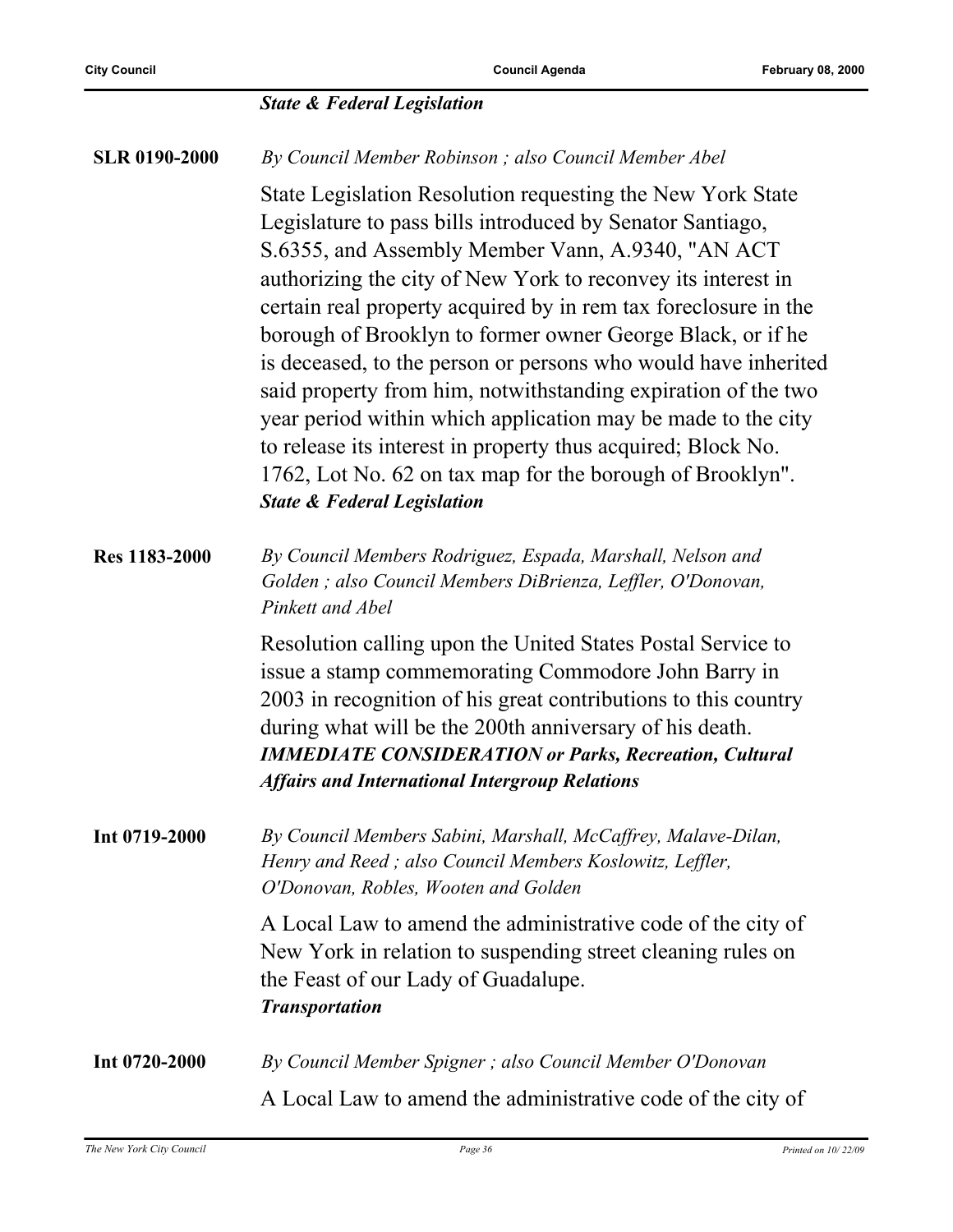|              | New York, in relation to the exterior use of plastic pipes and<br>fittings for underground yard drainage and storm water piping.<br><b>Housing &amp; Buildings</b>                                                                                                                                                                                                                                                                                                                                                      |
|--------------|-------------------------------------------------------------------------------------------------------------------------------------------------------------------------------------------------------------------------------------------------------------------------------------------------------------------------------------------------------------------------------------------------------------------------------------------------------------------------------------------------------------------------|
| LU 0657-2000 | By Council Member Berman                                                                                                                                                                                                                                                                                                                                                                                                                                                                                                |
|              | Section 811 supportive Housing Program For Persons With<br>Disabilities Independence Residences Inc., 804 East 21st<br>Street, Block 5241, Lot 68, Brooklyn, Community District<br>No. 14, Council District No. 45.<br><b>Preconsidered - Finance</b>                                                                                                                                                                                                                                                                   |
| LU 0658-2000 | By Council Members Eisland and McCaffrey (by request of the<br>Mayor)                                                                                                                                                                                                                                                                                                                                                                                                                                                   |
|              | Proposed authorizing resolution to allow the Department of<br>Transportation to grant nonexclusive franchises for the<br>installation, operation and maintenance of bus stop shelters.<br>$(20005227 \text{ GFY})$<br><b>Zoning and Franchises/Land Use</b>                                                                                                                                                                                                                                                             |
| LU 0659-2000 | By Council Member Eisland                                                                                                                                                                                                                                                                                                                                                                                                                                                                                               |
|              | Application no. 20005198 HAK, an Urban Development<br>Action Area Project, located in Community Board 4, Council<br>District no. 37, Borough of Brooklyn. This matter is subject<br>to Council review and action pursuant to Article 16 of the<br>New York General Municipal Law, at the request of the New<br>York City Department of Housing Preservation and<br>Development and pursuant to §696 of the General Municipal<br>Law for a real property tax exemption.<br><b>Planning, Dispositions and Concessions</b> |
| LU 0660-2000 | By Council Member Eisland                                                                                                                                                                                                                                                                                                                                                                                                                                                                                               |
|              | Application no. 20005199 HAK, an Urban Development<br>Action Area Project, located in Community Board 3, Council<br>District no. 36, Borough of Brooklyn. This matter is subject<br>to Council review and action pursuant to Article 16 of the<br>New York General Municipal Law, at the request of the New                                                                                                                                                                                                             |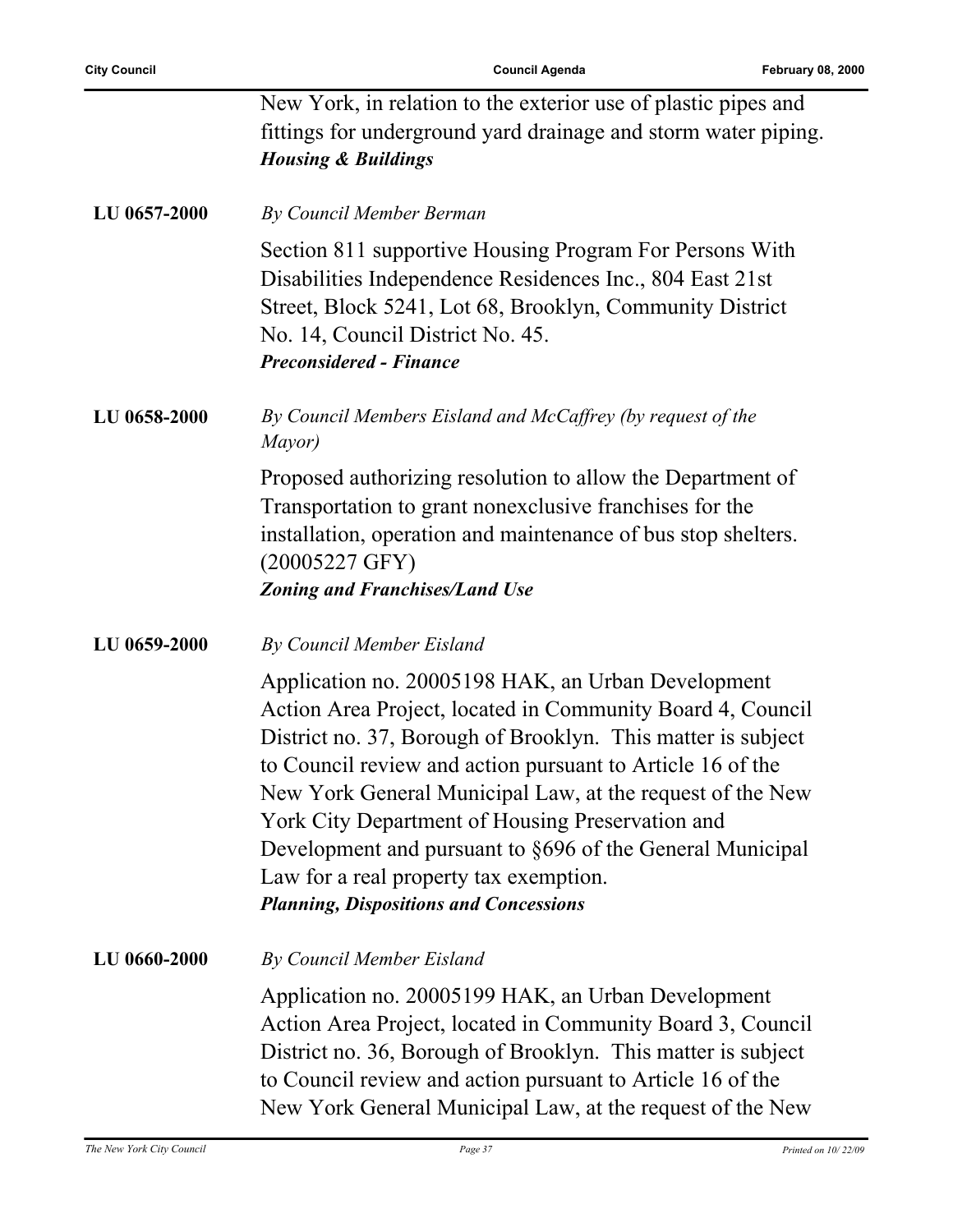|                     | York City Department of Housing Preservation and<br>Development and pursuant to §696 of the General Municipal<br>Law for a real property tax exemption.<br><b>Planning, Dispositions and Concessions</b>                                                                                                                                                                                                                                                                                                                         |
|---------------------|----------------------------------------------------------------------------------------------------------------------------------------------------------------------------------------------------------------------------------------------------------------------------------------------------------------------------------------------------------------------------------------------------------------------------------------------------------------------------------------------------------------------------------|
| LU 0661-2000        | By Council Member Eisland                                                                                                                                                                                                                                                                                                                                                                                                                                                                                                        |
|                     | Application no. 20005200 HAX, an Urban Development<br>Action Area Project, located at 1346, 1360, 1365 Lyman<br>Place and 1389 Stebbins Avenue, Council District no. 16,<br>Borough of the Bronx. This matter is subject to Council<br>review and action pursuant to Article 16 of the New York<br>General Municipal Law, at the request of the New York City<br>Department of Housing Preservation and Development.<br><b>Planning, Dispositions and Concessions</b>                                                            |
| LU 0662-2000        | By Council Member Eisland                                                                                                                                                                                                                                                                                                                                                                                                                                                                                                        |
|                     | Application no. 20005201 HAX, an Urban Development<br>Action Area Project, located at 1563 Walton Avenue, Council<br>District no. 14, Borough of the Bronx. This matter is subject<br>to Council review and action pursuant to Article 16 of the<br>New York General Municipal Law, at the request of the New<br>York City Department of Housing Preservation and<br>Development and pursuant to Section 577 of the Private<br>Housing Finance Law for a partial tax exemption.<br><b>Planning, Dispositions and Concessions</b> |
| <b>LU 0663-2000</b> | By Council Member Eisland                                                                                                                                                                                                                                                                                                                                                                                                                                                                                                        |
|                     | Application no. 20005202 HAM, an Urban Development<br>Action Area Project, located at 199 West 134th Street,<br>Council District no. 9, Borough of Manhattan. This matter is<br>subject to Council review and action pursuant to Article 16 of<br>the New York General Municipal Law, at the request of the<br>New York City Department of Housing Preservation and<br>Development.<br><b>Planning, Dispositions and Concessions</b>                                                                                             |
|                     |                                                                                                                                                                                                                                                                                                                                                                                                                                                                                                                                  |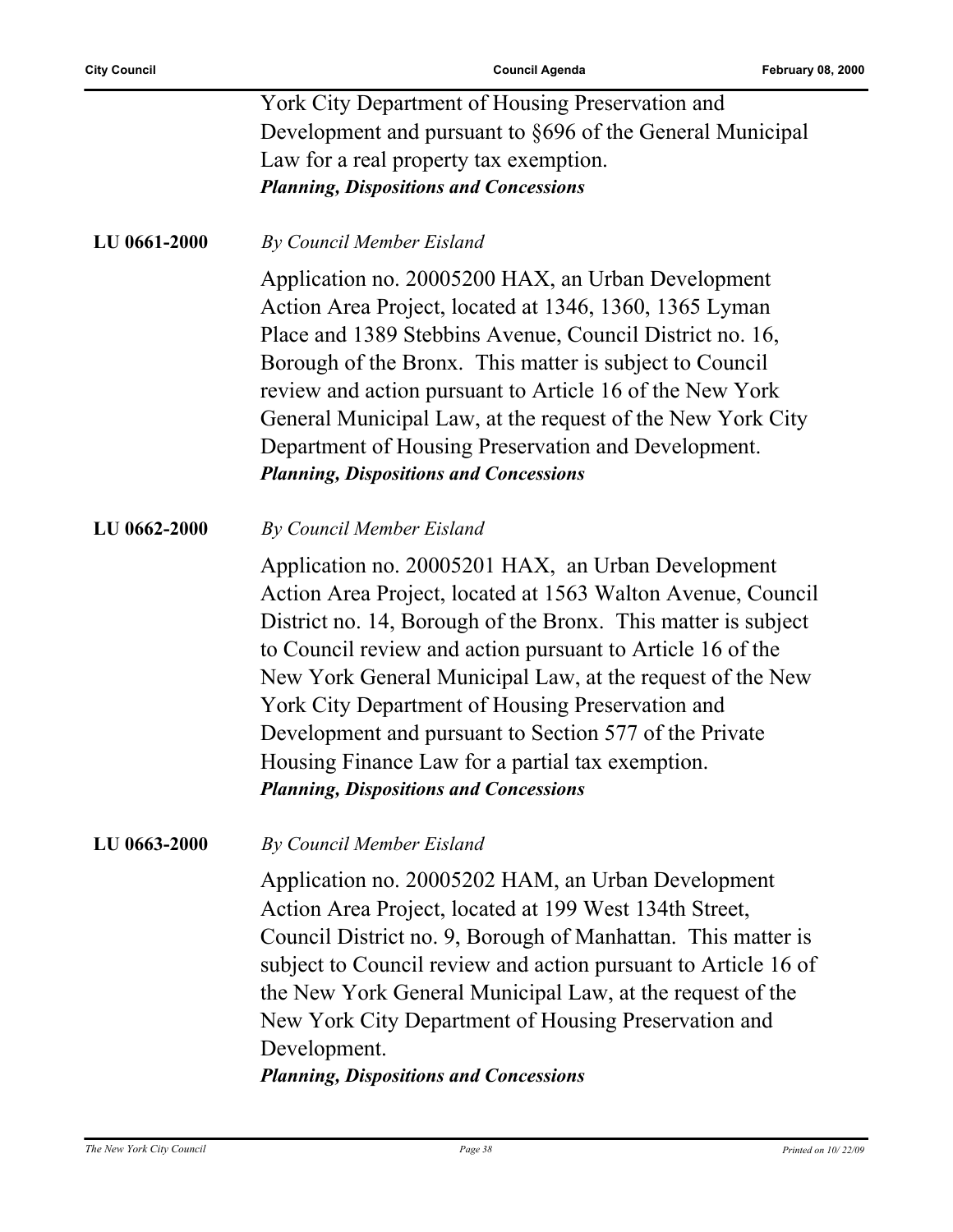| LU 0664-2000 | By Council Member Eisland                                                                                                                                                                                                                                                                                                                                                                                                                                                                                                                                                                                                                                                                  |
|--------------|--------------------------------------------------------------------------------------------------------------------------------------------------------------------------------------------------------------------------------------------------------------------------------------------------------------------------------------------------------------------------------------------------------------------------------------------------------------------------------------------------------------------------------------------------------------------------------------------------------------------------------------------------------------------------------------------|
|              | Uniform Land Use Review Procedure application no. 960517<br>ZMR, pursuant to $\S197$ -c and $\S197$ -d of the New York City<br>Charter, concerning changes to the zoning map, Borough of<br>Staten Island, Council District no. 50.<br><b>Zoning and Franchises</b>                                                                                                                                                                                                                                                                                                                                                                                                                        |
| LU 0665-2000 | By Council Member Eisland                                                                                                                                                                                                                                                                                                                                                                                                                                                                                                                                                                                                                                                                  |
|              | Uniform Land Use Review Procedure application no. 990440<br>ZMM, pursuant to $\S 197$ -c and $\S 197$ -d of the New York City<br>Charter, concerning changes to the zoning map, Borough of<br>Manhattan, Council District no. 3.<br><b>Zoning and Franchises</b>                                                                                                                                                                                                                                                                                                                                                                                                                           |
| LU 0666-2000 | By Council Member Eisland                                                                                                                                                                                                                                                                                                                                                                                                                                                                                                                                                                                                                                                                  |
|              | Uniform land use review procedure application no. 990170<br>PPQ, pursuant to §197-c and §197-d of the New York City<br>Charter, concerning the acquisition of real property located at<br>59th Avenue, 94th Street, Long Island Expressway and 92nd<br>Street, Borough of Queens, Council District no. 25, for use as<br>a Elmhurst Loews Multiplex Cinema and public parking<br>garage. This application is subject to review and action by the<br>Land Use Committee only if appealed to the Council pursuant<br>to $\S 197-d(b)(2)$ of the Charter or called up by vote of the<br>Council pursuant to $\S 197-d(b)(3)$ of the Charter.<br><b>Planning, Dispositions and Concessions</b> |
| LU 0667-2000 | By Council Member Eisland                                                                                                                                                                                                                                                                                                                                                                                                                                                                                                                                                                                                                                                                  |
|              | Uniform land use review procedure application no. 990171<br>ZSQ, pursuant to §197-c and §197-d of the Charter of the City<br>of New York concerning a special permit under the Zoning<br>Resolution in the Borough of Queens, Council District no. 25<br>to allow to allow modifications of height and setback, and the<br>20 foot rear yard requirement. This application is subject to<br>review and action by the Land Use Committee only if appealed<br>to the Council pursuant to $\S 197-d(b)(2)$ of the Charter or                                                                                                                                                                  |